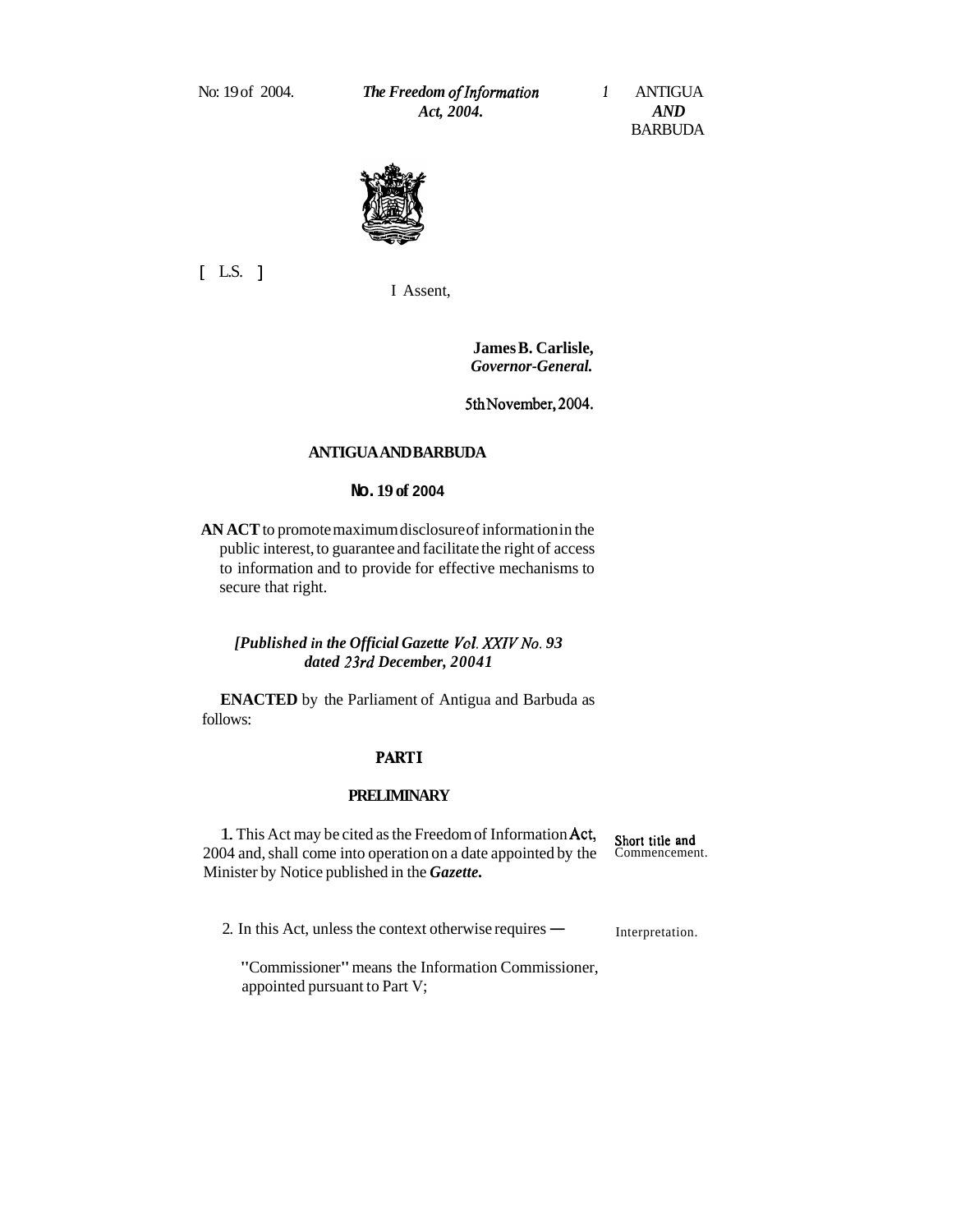# **ANTIGUA** 2 *The Freedom of Information* No. 19 of 2004.<br>AND  $Act. 2004$ . Act, 2004.

"information officer" means a person so designated pursuant to section 9 (1);

"Minister" means the Minister responsible for public information;

"official" means any person employed by the relevant body, whether permanently or temporarily and whether part-time or full time;

"personal information" means information which relates to a natural living person who can be identified from that information:

"public authority" has the meaning given to it pursuant to section **3 (1);** 

"publish" means make available in a form generally accessible to members of the public and includes print, broadcast and electronic forms of dissemination; and

"record" has thelmeaning set out in section **4.** 

authority" and<br>"private" body.

Interpretation **3.** For the purposes of this Act, a public authority means — of "public

- (a) the Government;
- *(b)* a Ministry of the Government and a department, division or unit, by whatever name known, of a Ministry;
- (c) the Barbuda Council established under section 123 of the Constitution and the Barbuda Local Government Act;
- $(d)$  a body
	- (i) established by or under the Constitution or any other law;
	- (ii) owned, controlled or substantially financed by the Government from public funds;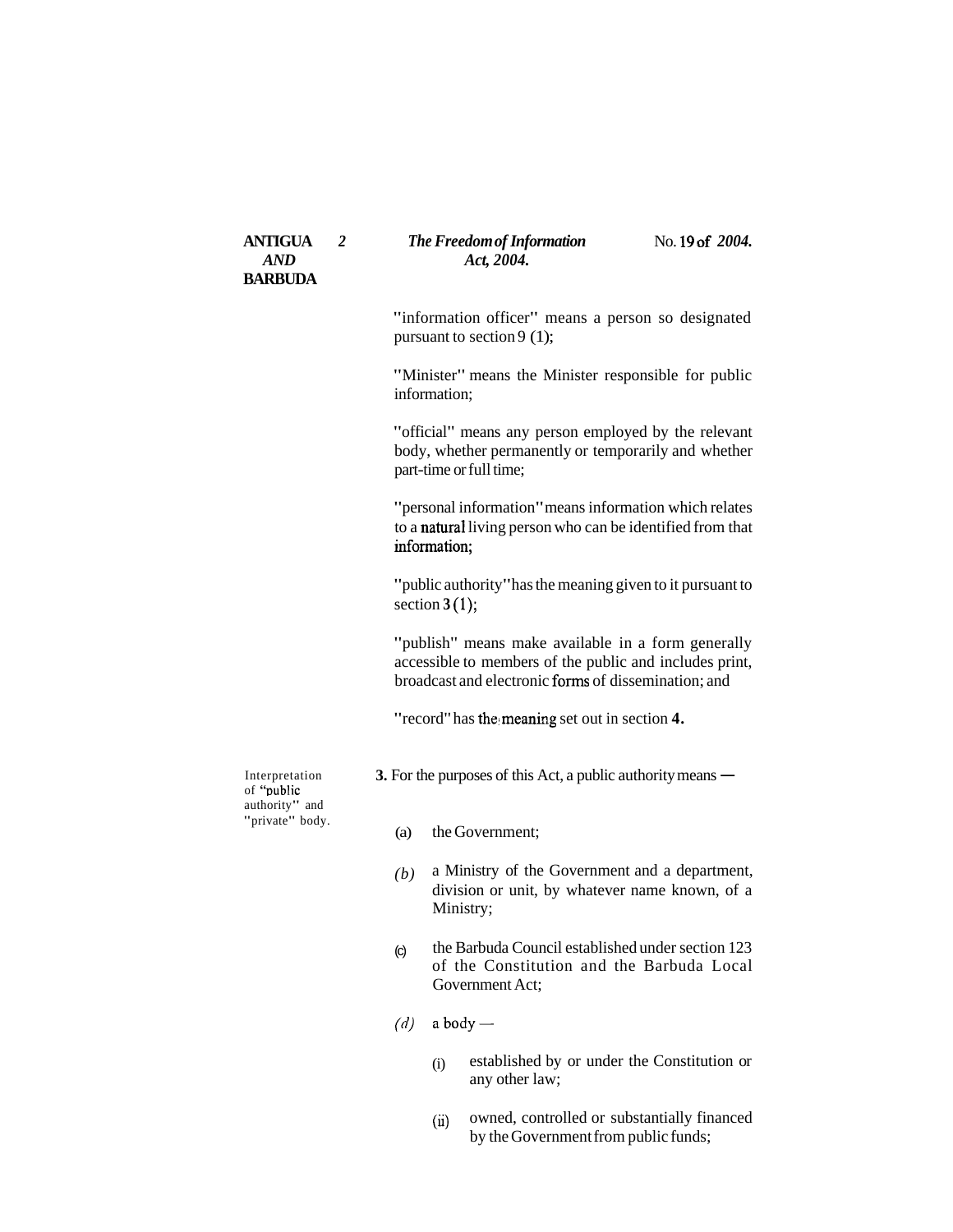- (iii) carrying out a function conferred by law or by executive action, or a public function conferred by the Government, only to the extent of that function;
- *(e)* such other body carrying out a public function as the Minister may, by Order published in the *Gazette,*  designate.

4. (1) For purposes of this Act, a record includes any **Records.**  recorded information, regardless of its form, source, date of creation, or official status, whether or not it was created by the public authority that holds it and whether or not it is classified.

 $(2)$  A public authority holds a record if  $-$ 

- $(a)$  the public authority holds the record, other than on behalf of another person; or
- *(b)* another person holds the record, on behalf of the public authority.

5. This Act binds the Crown. **Act binds the** 

**Crown.** 

**6.** (1) Within the broad objectives of section 12 of the **Principles and** Constitution, every person has the right, and is free, to receive objectives, and and to disseminate information and ideas without interference. Th Constitution, every person has the right, and is free, to receive **objectives, and** and to disseminate information and ideas without interference **construction** of and to disseminate information and ideas without interference. **Construction** the paramount purpose of information held by public authorities **a** other laws, that right in respect of information held by public authorities **etc.** (subject only to such exceptions as are reasonably justifiable in a democratic society or specifically prescribed by law) and to enhance good governance through knowledge, transparency and accountability.

(2) This Act applies to the exclusion of the provisions of any other law that prohibits or restricts the disclosure of a record by a public authority to the extent that such provision is inconsistent with this Act.

**(3)** Nothing in this Act limits or otherwise restricts the disclosure of information pursuant to **any** other law, policy or practice.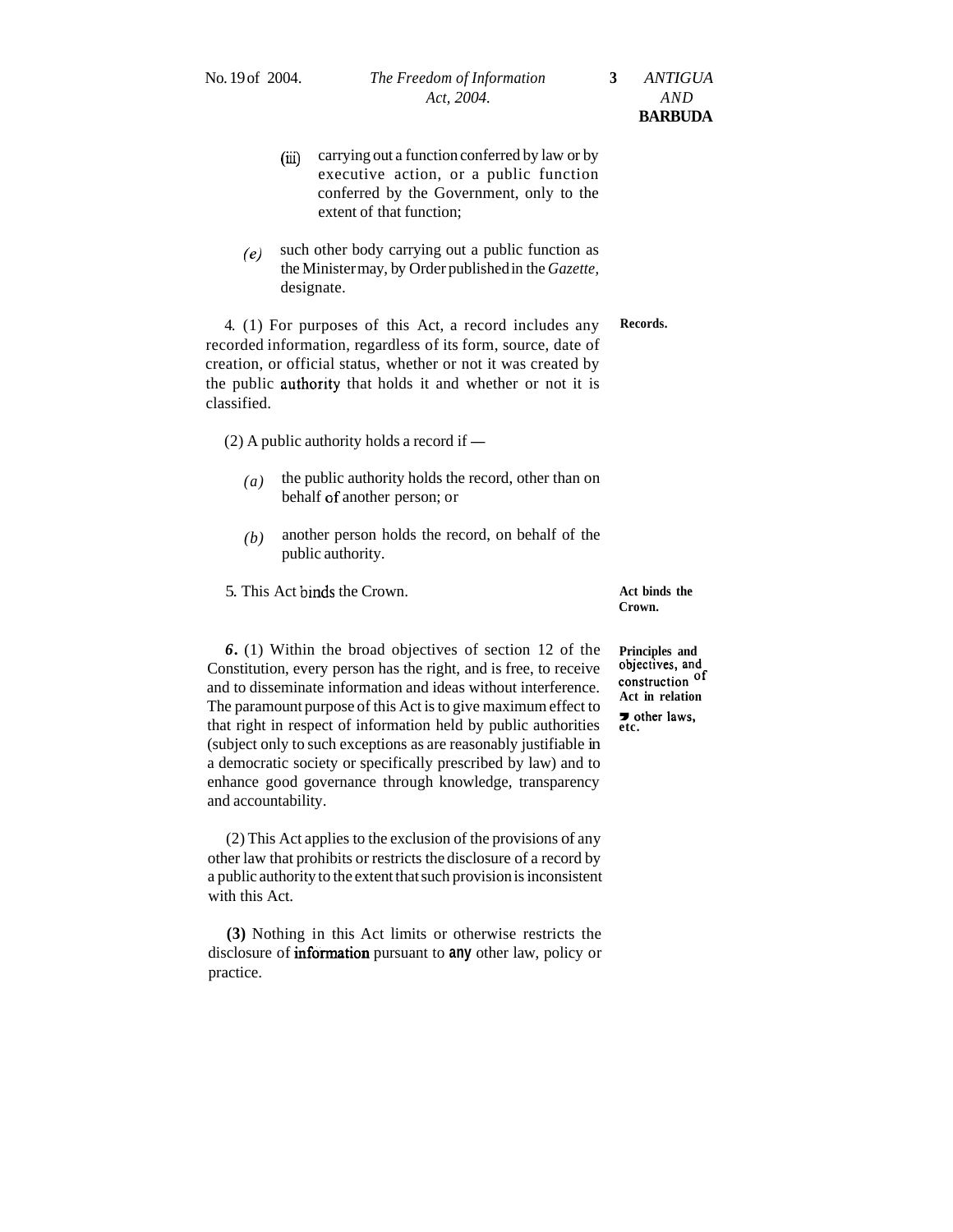| <b>ANTIGUA</b><br>4<br><b>AND</b><br><b>BARBUDA</b>      |                                   | The Freedom of Information<br>Act, 2004.                                                                                                                                                                                                                             | No.19 of 2004. |  |  |
|----------------------------------------------------------|-----------------------------------|----------------------------------------------------------------------------------------------------------------------------------------------------------------------------------------------------------------------------------------------------------------------|----------------|--|--|
| Non-application<br>of Act.                               | 7. This Act does not apply to $-$ |                                                                                                                                                                                                                                                                      |                |  |  |
| Cap. 91                                                  | (a)                               | a commission of inquiry or the proceedings and<br>findings of such a Commission, established pursuant<br>to the Commissions of Inquiry Act;                                                                                                                          |                |  |  |
|                                                          | (b)                               | such public authority or function of a public<br>authority as the Minister may, by Order subject to<br>negative resolution of the House of Representatives,<br>determine;                                                                                            |                |  |  |
|                                                          | (c)                               | a court, or the holder of a judicial office or other<br>office pertaining to a court in its capacity or his<br>capacity as such; or                                                                                                                                  |                |  |  |
|                                                          | (d)                               | a registry or other office of a court and the staff of<br>such a registry or other office in their capacity as<br>members of that staff in relation to matters pertaining<br>to the administration of the court.                                                     |                |  |  |
|                                                          |                                   | <b>PARTII</b><br><b>MEASURES TO PROMOTE OPENNESS</b>                                                                                                                                                                                                                 |                |  |  |
|                                                          |                                   |                                                                                                                                                                                                                                                                      |                |  |  |
| Guide to using<br>this Act.                              |                                   | 8. (1) The Commissioner shall, as soon as practicable, compile<br>a clear and simple guide containing practical information to<br>facilitate the effective exercise of rights pursuant to this Act,<br>and shall disseminate the guide widely in an accessible form. |                |  |  |
|                                                          |                                   | (2) The guide published under subsection (1) shall be updated<br>on a regular basis and in any case once every five years.                                                                                                                                           |                |  |  |
| <b>Information</b><br>officers of public<br>authorities. |                                   | 9. (1) Every public authority shall designate one of its <b>officers</b><br>as an <b>information</b> officer and ensure that members of the public<br>have easy access to the information officer, including his or her<br>name, function and contact details.       |                |  |  |
|                                                          |                                   | (2) The <b>information</b> officer shall, in addition to any obligations<br>specifically provided for in other provisions of this Act, have<br>the following responsibilities -                                                                                      |                |  |  |

for receiving complaints regarding the performance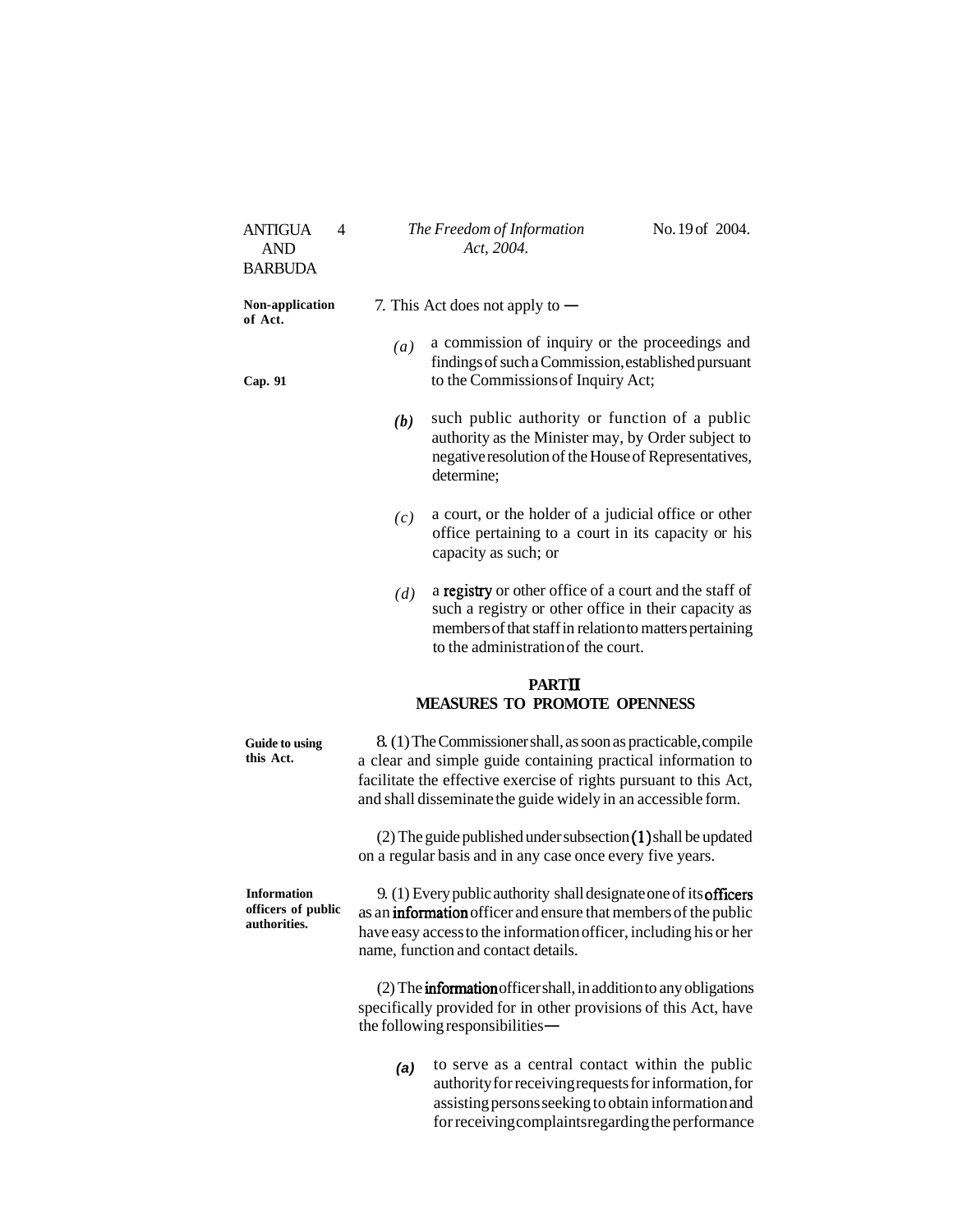of the public authority relating to the provision of information pursuant to this Act.

 $(b)$  to promote within the public authority the best possible practices in relation to record maintenance, archiving and disposal; and

**10.** (1) Every public authority shall, in the public interest, **Duty to publish basic** publish and disseminate in an accessible form, updated annually, **publish basic io.** (1) Every public authority shall, in the public interest, buty to publish and disseminate in an accessible form, updated annually, basic information, clearly dated including — information.

- *(a)* an accurate and sufficiently detailed description of its structure, functions, duties and finances;
- $(b)$  relevant details concerning any services it provides directly to members of the public;
- $(c)$  any direct request or complaints mechanisms available to members of the public regarding acts or a failure to act by that authority, together with a summary of any requests, complaints or other direct actions by members of the public and that authority's response;
- *(d)* a simple guide containing adequate information about its record-keeping systems, the types and forms of information it holds, the categories of information it publishes and the procedure to be followed in making a request for information;
- *(e)* a description of the powers and duties of its senior officers, and the procedure it follows in making decisions;
- $f$  any regulations, policies, rules, guides or manuals regarding the discharge by that authority of its functions;
- **(g)** the content of all decisions and policies it has adopted which affect the public, along **with** the reasons for them, any authoritative interpretations of them, and any important background material; and
- *(h)* any mechanisms or procedures by which members of the public may make representations or otherwise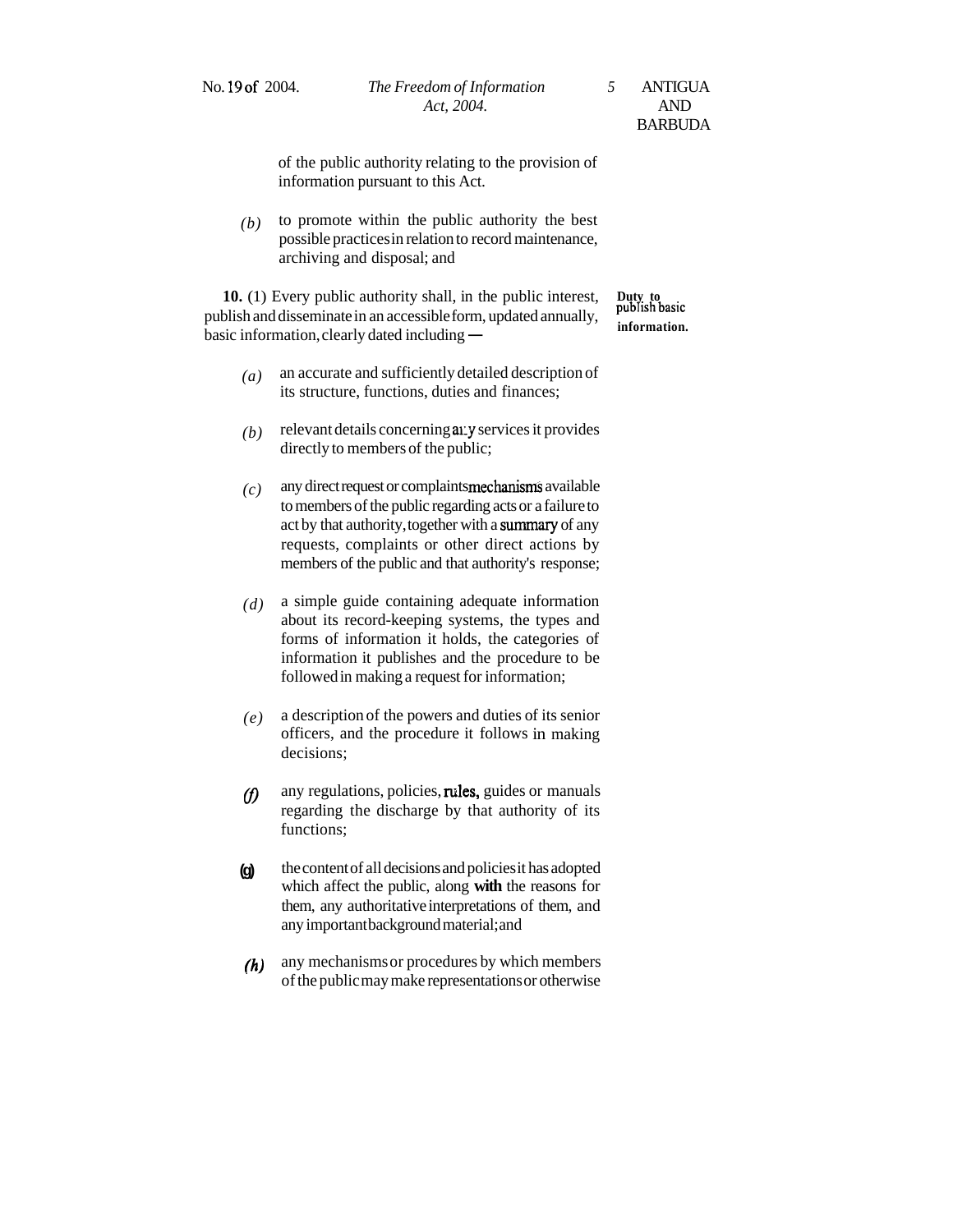## ANTIGUA **6** *The Freedom of Information* **No. 19 of 2004.**<br>*AND Act, 2004.* Act, 2004.

influence the formulation of policy or the exercise of powers by that public authority.

**(2)** The Minister may, by direction in writing, authorise the publication in a single document of any statements required to be published in pursuance of this Part by a public authority together with the statements required to be published by any other public authority for which the first-mentioned authority is responsible; and where a direction has been issued, that other public authority shall be treated as having complied with this Part.

|                                        | Part.                                                                                                                                                                                                                                                                                                                                                                                        |                                                                                                                                                                                                                                                                                                                              |  |
|----------------------------------------|----------------------------------------------------------------------------------------------------------------------------------------------------------------------------------------------------------------------------------------------------------------------------------------------------------------------------------------------------------------------------------------------|------------------------------------------------------------------------------------------------------------------------------------------------------------------------------------------------------------------------------------------------------------------------------------------------------------------------------|--|
| <b>Guidance on</b><br>duty to publish. | 11. The Commissioner shall —                                                                                                                                                                                                                                                                                                                                                                 |                                                                                                                                                                                                                                                                                                                              |  |
|                                        | (a)                                                                                                                                                                                                                                                                                                                                                                                          | publish a guide on minimum standards and best<br>practices regarding the duty of public authorities to<br>publish information pursuant to section 10; and                                                                                                                                                                    |  |
|                                        | (b)                                                                                                                                                                                                                                                                                                                                                                                          | upon request, provide advice to public authorities<br>regarding the duty to publish information pursuant<br>to section 10.                                                                                                                                                                                                   |  |
| Maintenance of<br>records.             | 12. (1) Every public authority shall maintain its records in a<br>manner which facilitates the right of access to information, as<br>provided for in this Act, and in accordance with the Code of<br>Practice issued pursuant to subsection (3).<br>(2) Every public authority shall establish and maintain<br>adequate procedures for the correction of personal information<br>held by it. |                                                                                                                                                                                                                                                                                                                              |  |
|                                        |                                                                                                                                                                                                                                                                                                                                                                                              |                                                                                                                                                                                                                                                                                                                              |  |
| Cap. 35.                               | and Records Act.                                                                                                                                                                                                                                                                                                                                                                             | (3) The Commissioner shall, after appropriate consultation<br>with interested parties, issue and, from time to time,<br>update a<br>Code of Practice relating to the keeping, management and<br>disposal of records, as well as the transfer of records to the<br>Archives and Records Office established under the Archives |  |
| Training of<br>officials.              |                                                                                                                                                                                                                                                                                                                                                                                              | 13. Every public authority shall ensure the provision of<br>appropriate training for its officials on the right to information<br>and the effective implementation of this Act.                                                                                                                                              |  |
| Reports to<br>Commissioner.            |                                                                                                                                                                                                                                                                                                                                                                                              | 14. The information officer of a public authority shall, in each<br>financial year, submit to the Commissionera report on the activities                                                                                                                                                                                     |  |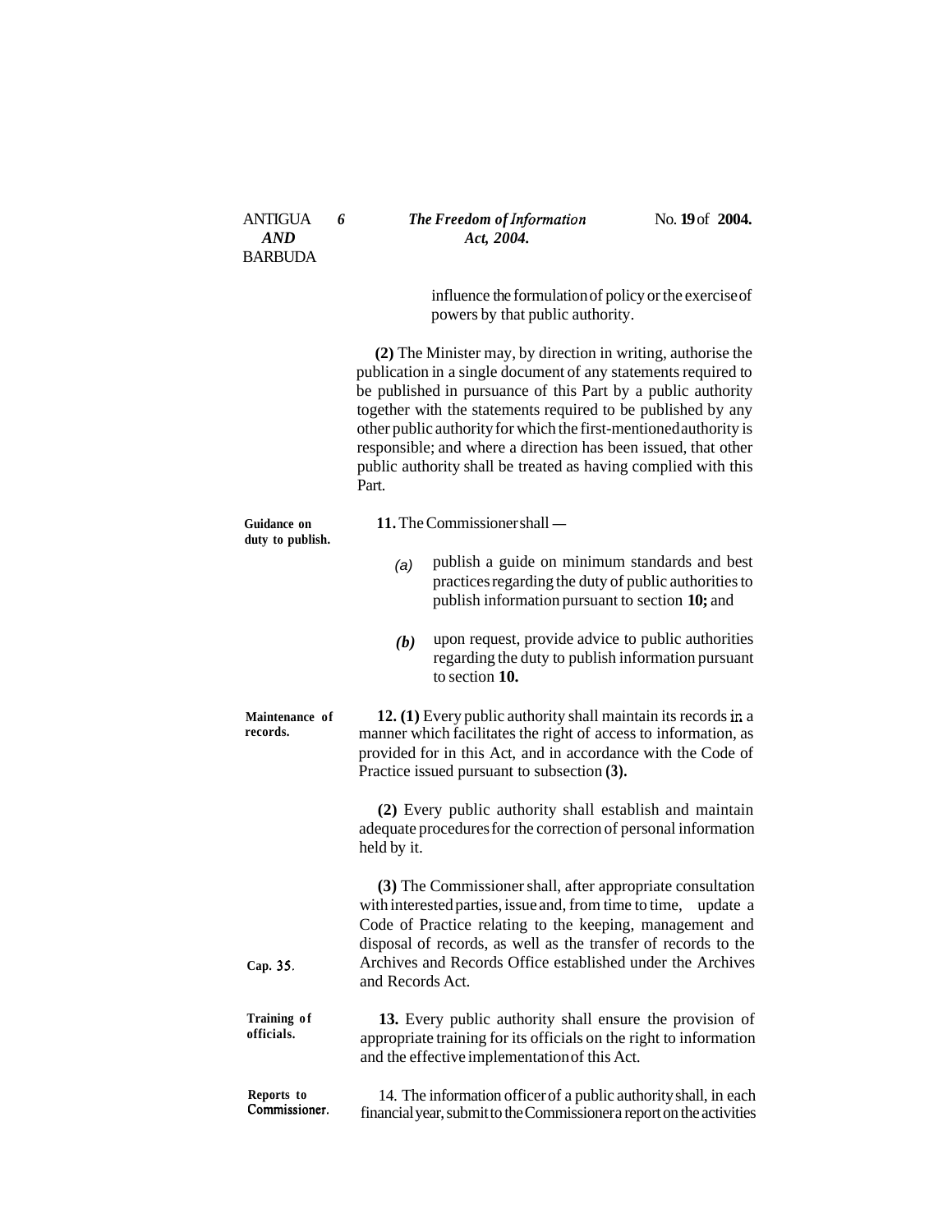of the public authority pursuant to, or promoting compliance with, of the public authority pursuant to, or promoting com<br>this Act, which shall include information about —

- *(a)* the number of requests for information received, granted in full or in part, or refused;
- *(b)* how often and which provisions of this Act were relied upon to refuse, in part or in full, requests for information;
- *(c)* appeals from refusals to communicate information;
- *(d)* fees charged for requests for information; and
- *(e)* its activities pursuant to sections 10 and 12.

## **PART III RIGHT OF ACCESS TO INFORMATION**

15. (1) Notwithstanding any law to the contrary and subject **Right of access.**  to the provisions of this Act, every person has the right to obtain, on request, access to information.

(2) Nothing in this Act shall prevent a public authority from giving access to documents or information other than as required by this Act where it has the discretion to do so or where it is required to do so by any written law or order of a court.

**16.** (1) A person is not entitled to obtain, in accordance with **Access 16.** (1) A person is not entitled to obtain, in accordance with Access the procedure provided for in this Part, access to - **procedure not to propy** to certain

- *(a)* a document which contains information that is open to public access, as part of a public register or other document, in accordance with any other written law, where that access is subject to a fee or any other charge;
- *(b)* a document which contains information that is available for purchase by the public in accordance with arrangements made by a public authority;
- *(c)* a document that is available for public inspection in a registry maintained by the Registrar or other public authority;

**apply to certain documents.**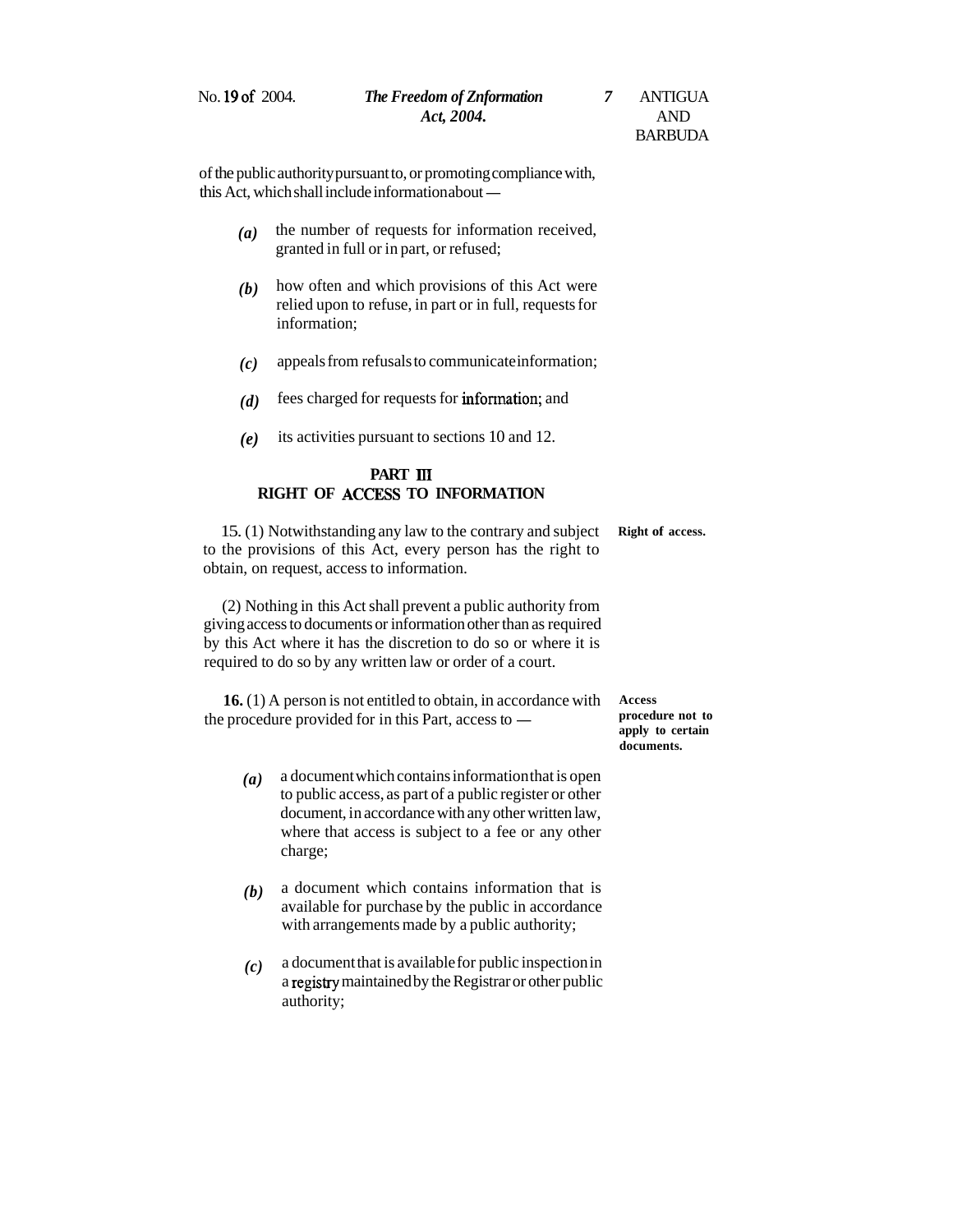#### ANTIGUA **8** *The Freedom of Information* No. 19 of 2004.<br>AND  $Act. 2004$ . Act, 2004.

*(d)* a document which is stored for preservation or safe custody, being a document which is a duplicate of a document of a public authority.

**(2)** A person making a request for information to a public authority shall be entitled, subject only to the provisions of this (2) A person making a reque<br>authority shall be entitled, subjec<br>Part and Part IV of this Act —

- **(a)** to be informed whether or not the public authority holds a record containing that information or a record from which that information may be derived; and
- *(b)* if the public authority does hold such a record, to have that information communicated to him.

Requests for **17.**  $(1)$  For the purposes of section 15, a request for information information. shall be made by the applicant in writing addressed to a senior official or the information officer of a public authority or private body and in sufficient detail to facilitate a determination, with reasonable effort, whether or not the authority holds a record containing that information.

> (2) Where a request for information does not comply with the provisions of subsection (I), the official who receives the request shall, subject to subsection (5), render such reasonable assistance, free of charge, as may be necessary to enable the request to comply with subsection (1).

> (3) A person who is unable, because of illiteracy or disability, to make a written request for information may make an oral request, and the official who receives the oral request shall, subject to subsection  $(5)$ , reduce it to writing, and include his name and position within the public authority, and give a copy thereof to the person who made the request.

> (4) The reason for a request for information made to a public authority is irrelevant for the purpose of deciding whether the information should be provided.

> (5) An official who receives a request for information may transfer that request to the relevant information officer for purposes of complying with subsection (2) or **(3).**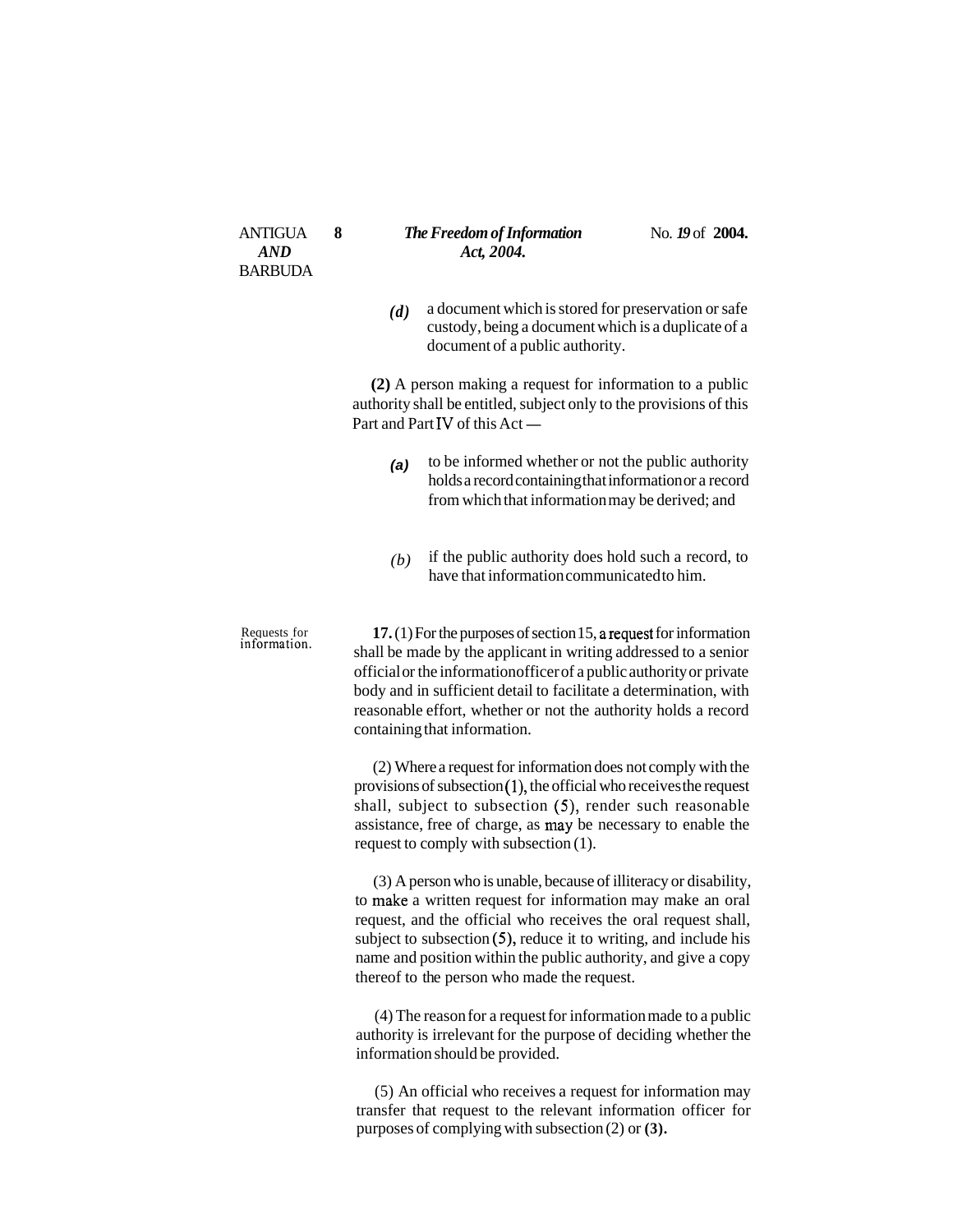(6) Without prejudice to the power of the Minister to make regulations, a public authority may prescribe a form for requests for information, in a format that does not unreasonably delay the processing of requests or place an undue burden upon those making requests.

(7) **An** official of a public authority which receives a request for information shall provide the person making the request with a receipt documenting the request.

18. (1) Subject to subsections (2) and (3), an official of a **Time limits for**  public authority must respond to a request for information as responding requests. soon as practicable and in any event within twenty working days of receipt **of** the request if the request has been approved and the applicant has paid the fees required to be paid under section 20.

(2) Where a request for information relates to information which reasonably appears to be necessary to safeguard the life or liberty of a person, the official shall provide a response within 48 hours.

(3) The official of a public authority may, by notice in writing within the initial period of twenty days extend the period in subsection (1) to the extent strictly necessary, and in any case to not more than forty working days, where the request is for a large number of records or requires a search through a large number of records and where compliance within twenty working days would unreasonably interfere with the operations of the public authority.

(4) Failure to comply with the time-limits prescribed or permitted under this section is deemed to be a refusal of the request.

19. (1) The response pursuant to section 18 to a request for **Notice of**  19. (1) The response pursuant to section 18 to a request for Notice of information shall be made in writing and state — response.

- $(a)$  the applicable fee, if any, pursuant to section 20, in relation to any part of the request which is granted, and the form in which the information will be communicated;
- *(b)* adequate reasons for the refusal in relation to any part of the request which is not granted subject only to Part IV;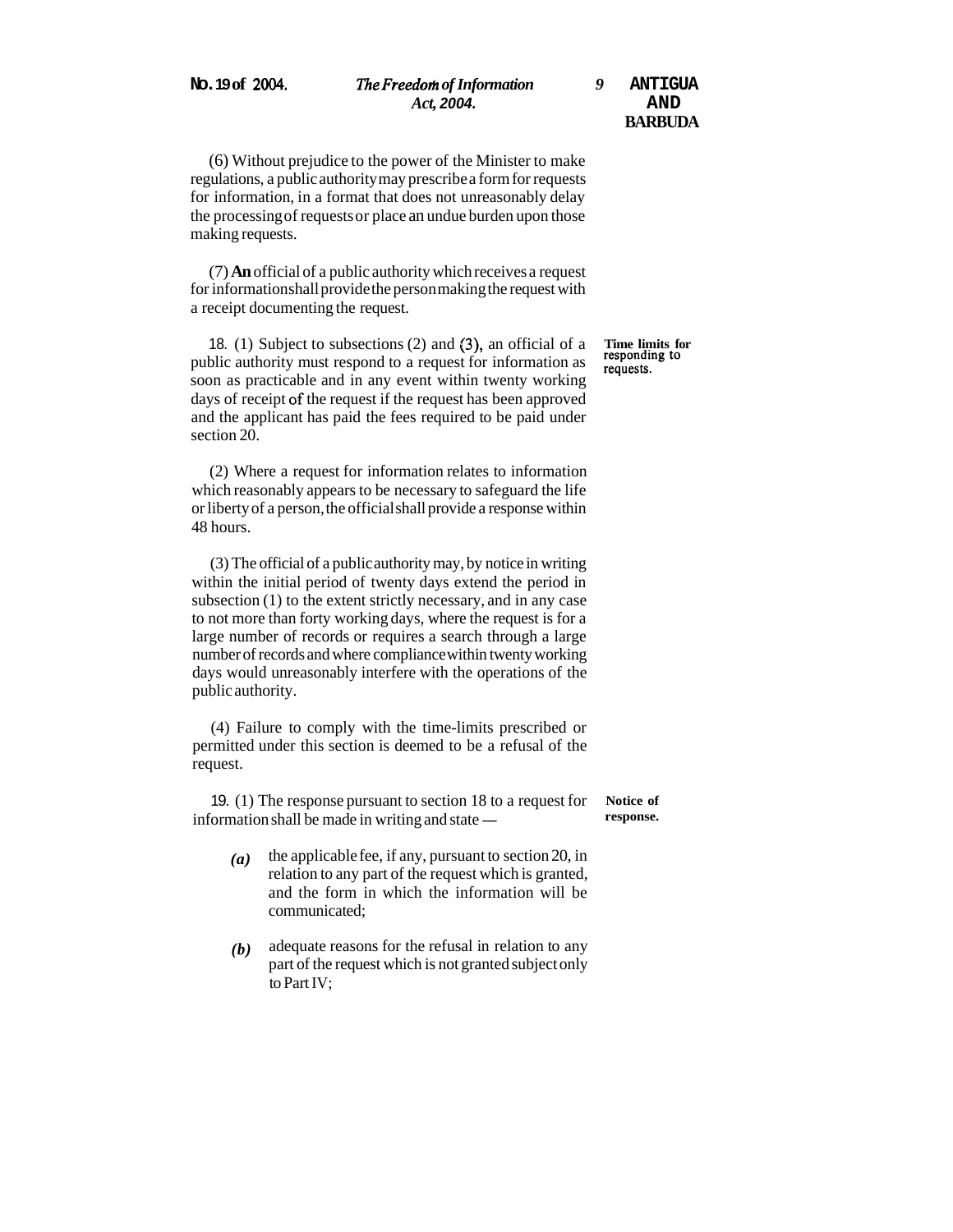#### *ANTIGUA* 10 *The Freedom of Information* No. 19 of 2004. **AND** *Act,* **2004.**

- **(c)** in relation to any refusal to indicate whether or not the public body holds a record containing the relevant information, the fact of such refusal and adequate reasons for it; and
- *(d)* the right of appeal to the Commissioner or to a judicial review available to the applicant.

(2) The response pursuant to section 18 to a request for (2) The response pursuant to section 18 to a information shall be made in writing and state  $-$ 

- *(a)* in relation to any part of the request which is granted, the applicable fee, if any, pursuant to section 20, and the form in which the information will be communicated; and
- *(b)* in relation to any part of the request which is no: granted, adequate reasons for the refusal.

(3) In relation to a request or any part of a request that is granted, communication of the information must take place forthwith, subject only to section 20.

Fees. 20. (1) The communication of information pursuant to a request may, subject to subsections (2) and (3), be made conditional upon payment by the person making the request of a reasonable fee, which shall not exceed the actual cost of searching for, preparing and communicating the information.

> (2) Payment of a fee shall not be required for requests for personal information, and requests in the public interest.

> (3) The Minister may, after consultation with the Commissioner, make Regulations providing —

- (a) for the fees to be paid;
- $(b)$  for the manner in which fees are to be calculated;
- (c) that no fee is to be charged in cases specified in the Regulations; and
- $(d)$  for any other matter relating to fees.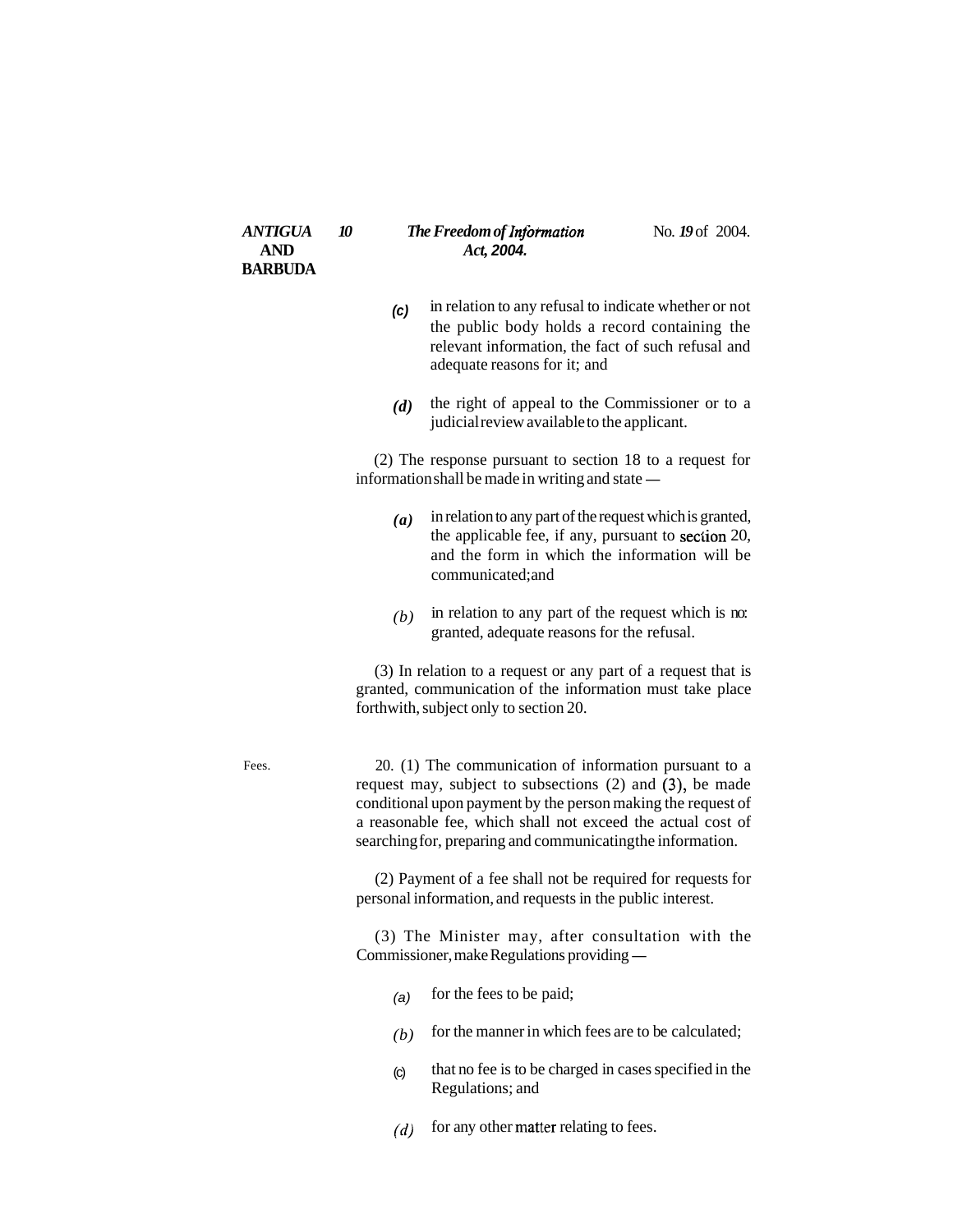# No. 19 of 2004. *The Freedom of Information* 11 *ANTIGUA Act, 2004. AND*

**BARBUDA** 

(4) A public body shall not require payment of a fee pursuant to subsection (1) where the cost of collecting that fee would exceed the amount of the fee.

21. (1) Where a request indicates a preference as to the Means of mortion of communication of information provided in subsection communicating information. form of communication of information provided in subsection  $(2)$ , a public authority communicating information pursuant to a request for information shall, subject, to subsection (3), do so in accordance with the preference indicated by the applicant.

(2) An applicant may, in a request for information, indicate the following preferences as to the form of communication of (2) An applica<br>the following pre<br>information —

- *(a)* a true copy of the record in permanent or other form;
- *(b)* an opportunity to inspect the record, where necessary using equipment normally available to the public authority;
- *(c)* an opportunity to copy the record;
- *(d)* a transcript of the record in print, electronic, sound or visual form;
- *(e)* a transcript of the content of a record, in print, electronic, sound or visual form, where such transcript is capable of being produced using equipment normally available to the authority; or

a transcript of the record from shorthand or other codified form.

(3) A public authority shall not be required to communicate information in the fonn indicated by the person making the (3) A public authority shall not b<br>information in the fonn indicated<br>request where to do so would  $-$ 

- *(a)* unreasonably interfere with the operations of the public authority; or
- *(b)* adversely affect the preservation of the record.

(4) Where a record exists in more than one language, communication of the record shall, from among those languages,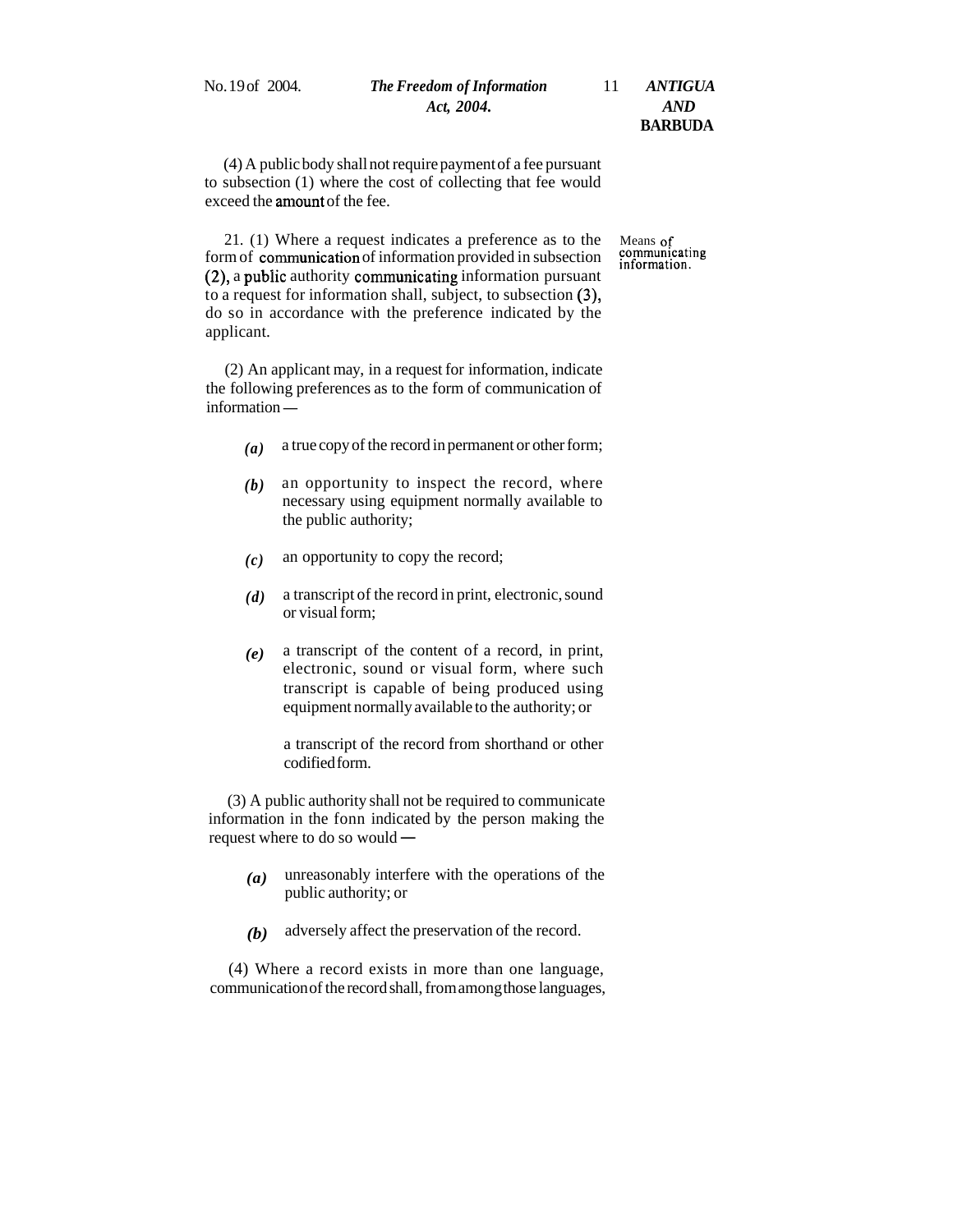| <b>ANTIGUA</b><br><b>AND</b><br><b>BARBUDA</b>           | 12                                                                                                                                                                                                                                                                                                                                     | The Freedom of Information<br>Act, 2004.                                                       | No. 19 of 2004. |  |
|----------------------------------------------------------|----------------------------------------------------------------------------------------------------------------------------------------------------------------------------------------------------------------------------------------------------------------------------------------------------------------------------------------|------------------------------------------------------------------------------------------------|-----------------|--|
|                                                          |                                                                                                                                                                                                                                                                                                                                        | be given in accordance with the language preference of the<br>person making the request.       |                 |  |
| If a record is<br>not held.                              | 22. (1) Where an official who receives a request for information<br>believes, on reasonable grounds, that the request relates to<br>information that is not contained in any record held by the public<br>authority, the official may transfer the request to the information<br>officer for purposes of compliance with this section. |                                                                                                |                 |  |
|                                                          | (2) Where an information officer receives a request pursuant<br>to subsection $(1)$ , he shall confirm whether or not the public<br>authority holds a record containing the information and, if it<br>does not, he shall, if he knows of another public authority which<br>holds the relevant record, as soon as practicable -         |                                                                                                |                 |  |
|                                                          | (a)                                                                                                                                                                                                                                                                                                                                    | transfer the request to that public authority and<br>inform the applicant of such transfer; or |                 |  |
|                                                          | (b)                                                                                                                                                                                                                                                                                                                                    | indicate to the applicant which public authority holds<br>the relevant record;                 |                 |  |
|                                                          | whichever would be likely to ensure more expeditious access to<br>the information.<br>$(3)$ Where a request is transferred pursuant to subsection $(2)$<br>$(a)$ , the time limit for responding to requests under section 18<br>shall begin to run from the date of the transfer.                                                     |                                                                                                |                 |  |
|                                                          |                                                                                                                                                                                                                                                                                                                                        |                                                                                                |                 |  |
| Vexatious,<br>repetitive or<br>unreasonable<br>requests. | 23. (1) A public authority is not required to comply with a<br>request for information which is vexatious or unreasonable or<br>where it has recently complied with a substantially similar request<br>from the same person.                                                                                                           |                                                                                                |                 |  |
|                                                          | $(2)$ A public authority is not required to comply with a request<br>for information where to do so would unreasonably affect its<br>financial or other resources.                                                                                                                                                                     |                                                                                                |                 |  |
|                                                          |                                                                                                                                                                                                                                                                                                                                        | <b>PART IV</b><br>EXCEPTIONS TO GENERAL RIGHT OF ACCESS                                        |                 |  |

**Public interest** 24. Notwithstanding any provision in this Part, a public **to ovemde** authority may not refuse to indicate whether or not it holds a **all other**  all other record, or refuse to **communicate** information, unless the harm considerations.<br>that would result **from** the refusal outweighs the public interest in the disclosure of that information.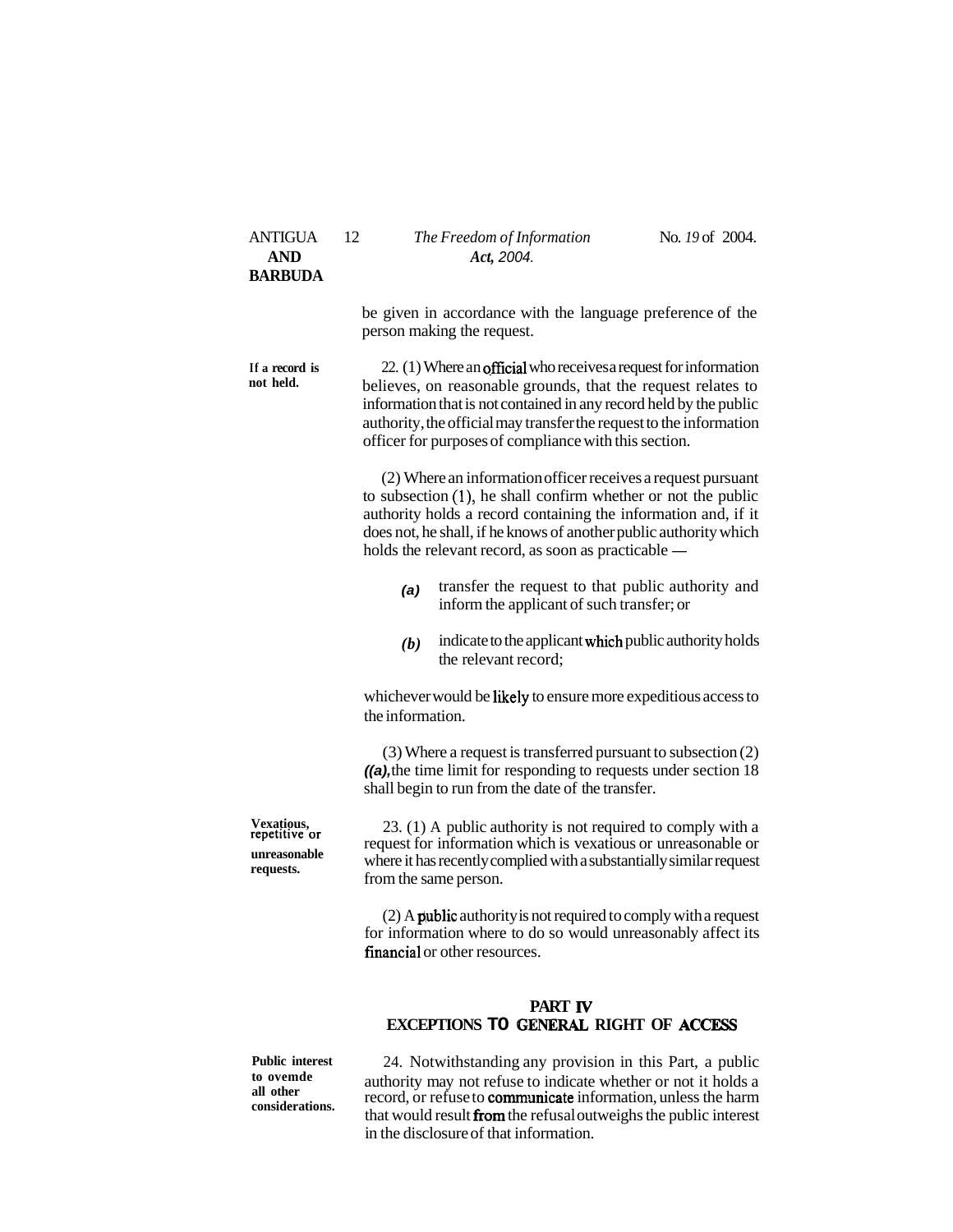No. 19 of 2004. The *Freedom of Znformation 13 ANTIGUA Act, 2004. AND*  **BARBUDA** 25. If a request for information relates to a record containing **Severability of**  information which, subject to this Part, falls within the scope of an exception specified in this Part, any information in the record which is not subject to an exception shall, to the extent it may reasonably Lie severed from the rest of the information, be communicated to the person making the request. 26. (1) A public authority may refuse to indicate whether or **Personal**  not it holds a record, or refuse to communicate information, **information.**  where to do so would involve the unreasonable disclosure of personal information about a third party who is a natural person. (2) Subsection (1) does not apply if  $-$ **(a)** the third party has effectively consented to the disclosure of the information;  **the person making the request is the guardian of the** third party, or the next of kin or the executor of the will of a deceased third party;  $(c)$  the third party has been deceased for more than 20 years; or *(d)* the third party is or was an official of a public authority and the information relates to his function in that capacity. 27. A public authority may refuse to indicate whether or not **Legal privilege.**  it holds a record, or refuse to communicate information, where the information is privileged from production in legal proceedings, unless the person entitled to the privilege has waived it. 28. A public authority may refuse to communicate **Commercial and**  28. A public authority may refuse to communicate **Commercial**<br>information if –<br>information **information. (a)** the information was obtained fiom a third party and to communicate it would constitute an actionable breach of confidence;  **the information was obtained in confidence from a** the information was  $\theta$  third party and  $\theta$ 

**(9** it contains a trade secret; or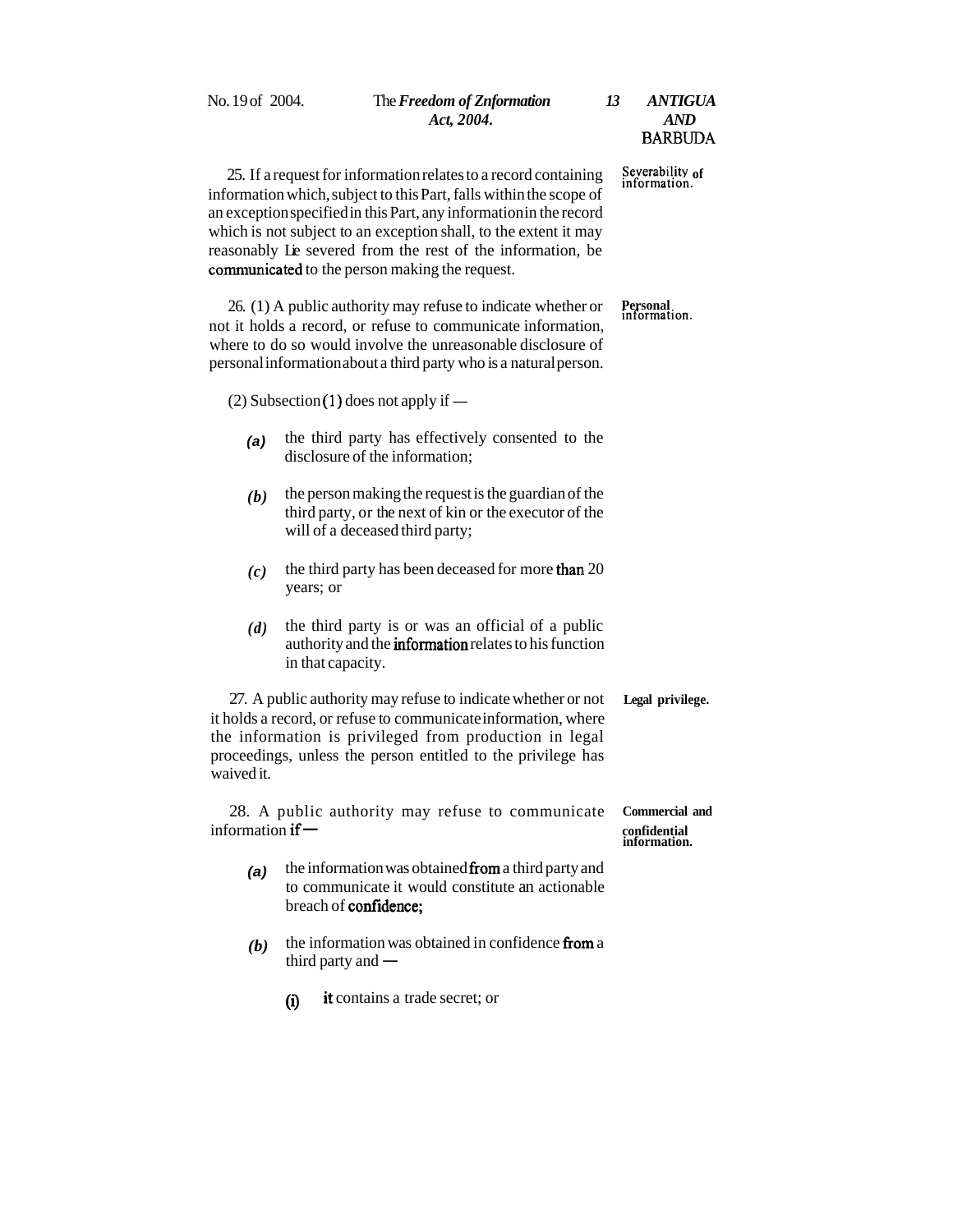| ANTIGUA<br><b>AND</b><br><b>BARBUDA</b> | 14          | The Freedom of Information<br>Act, 2004.                                                                                                                                                                                                                                                  | No. 19 of 2004. |  |
|-----------------------------------------|-------------|-------------------------------------------------------------------------------------------------------------------------------------------------------------------------------------------------------------------------------------------------------------------------------------------|-----------------|--|
|                                         |             | to communicate it would, or would be likely<br>(ii)<br>to, seriously prejudice the commercial or<br>financial interests of that third party; or                                                                                                                                           |                 |  |
|                                         | (c)         | the information was obtained in confidence from<br>another State or an international organization, and<br>to communicate it would, or would be likely to,<br>seriously prejudice relations between Antigua and<br>Barbuda and that State or international organization.                   |                 |  |
| Health and<br>safety.                   |             | 29. A public authority may refuse to indicate whether or not<br>it holds a record, or refuse to communicate information, where to<br>do so would, or would be likely to, endanger the life, health or<br>safety of any person.                                                            |                 |  |
| Law<br>enforcement.                     |             | 30. A public authority may refuse to indicate whether or not<br>it holds a record, or refuse to communicate information, where to<br>do so would, or would be likely to, cause serious prejudice to —                                                                                     |                 |  |
|                                         | (a)         | the prevention or detection of crime;                                                                                                                                                                                                                                                     |                 |  |
|                                         | (b)         | the apprehension or prosecution of offenders;                                                                                                                                                                                                                                             |                 |  |
|                                         | (c)         | the administration of justice;                                                                                                                                                                                                                                                            |                 |  |
|                                         | (d)         | the assessment or collection of any tax or duty;                                                                                                                                                                                                                                          |                 |  |
|                                         | (e)         | the operation of immigration controls; or                                                                                                                                                                                                                                                 |                 |  |
|                                         | $\vartheta$ | the assessment by a public authority of whether<br>civil or criminal proceedings, or regulatory action<br>pursuant to any enactment, would be justified.                                                                                                                                  |                 |  |
| Defence and<br>security.                |             | 31. A public authority may refuse to indicate whether or not<br>it holds a record, or refuse to communicate information, where to<br>do so would, or would be likely to, cause serious prejudice to<br>the defence or national security of Antigua and Barbuda.                           |                 |  |
| Public economic<br>interests.           |             | 32. (1) A public authority may refuse to indicate whether or<br>not it holds a record, or refuse to communicate information,<br>where to do so would, or would be likely to, cause serious<br>prejudice to the ability of the Government to manage the<br>economy of Antigua and Barbuda. |                 |  |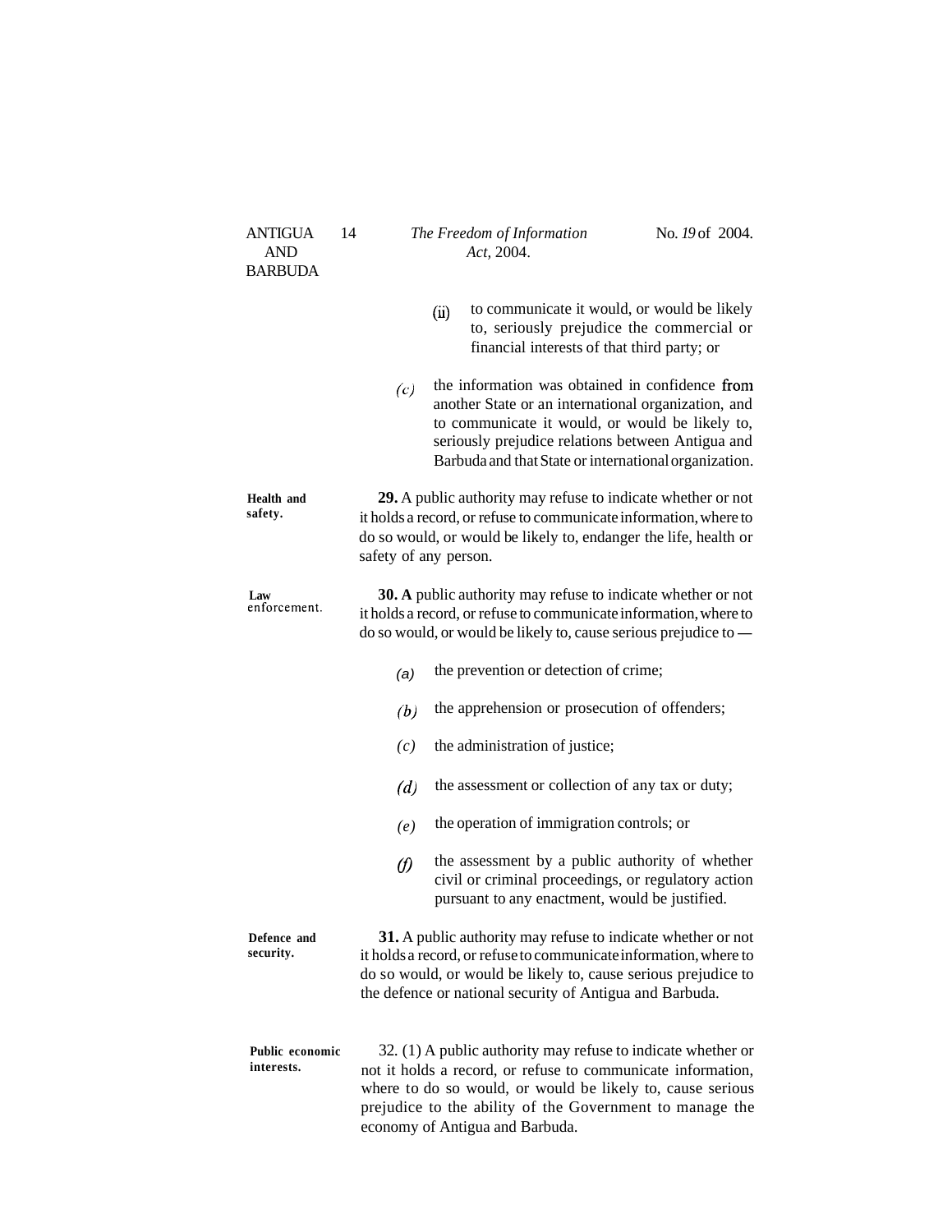# No. **19** of **2004.** *The Freedom oflnformation* **15** ANTIGUA *Act, 2004.* AND

# BARBUDA

**(2)** A public authority may refuse to ihdicate whether or not it holds a record, or refuse to communicate information, where to do so would, or would be likely to, cause serious prejudice to the legitimate commercial or financial interests of the public authority or another public authority.

**(3)** Subsections (1) and **(2)** do not apply insofar as the request relates to the results of any product or environmental testing, and the information concerned reveals a serious public safety or environmentalrisk.

**33. (1)** A public authority may refuse to indicate whether or **Policy making** t it holds a record or refuse to communicate information not it holds a record, or refuse to communicate information, **and**  33. (1) A public authority may refuse to indicate whether or<br>not it holds a record, or refuse to communicate information,<br>where to do so would, or would be likely to  $\frac{1}{\epsilon}$  of public<br>authorities

- *(a)* cause serious prejudice to the effective formulation or development of Government policy;
- *(b)* seriously frustrate the success of a policy, by premature disclosure of that policy;
- *(c)* significantly undermine the deliberative process in a public authority by inhibiting the free and frank provision of advice or exchange of views; or
- *(d)* significantly undermine the effectiveness of a testing or auditing procedure used by a public authority.

(2) A public authority may refuse to indicate whether or not it holds a record, or refuse to communicate information, (2) A publi<br>not it holds a i<br>which is  $-$ 

- *(a)* the official record of any deliberation or decision of Cabinet;
- *(b)* a document that has been prepared by a Minister of Government or on his behalf or by a public authority for the purpose of submission for consideration by Cabinet or a document which has been considered by the Cabinet and which is related to issues that are or have been before Cabinet;
- **(c)** a document prepared for the purpose of briefing a Minister of Government in relation to issues to be considered by Cabinet;

**authorities.**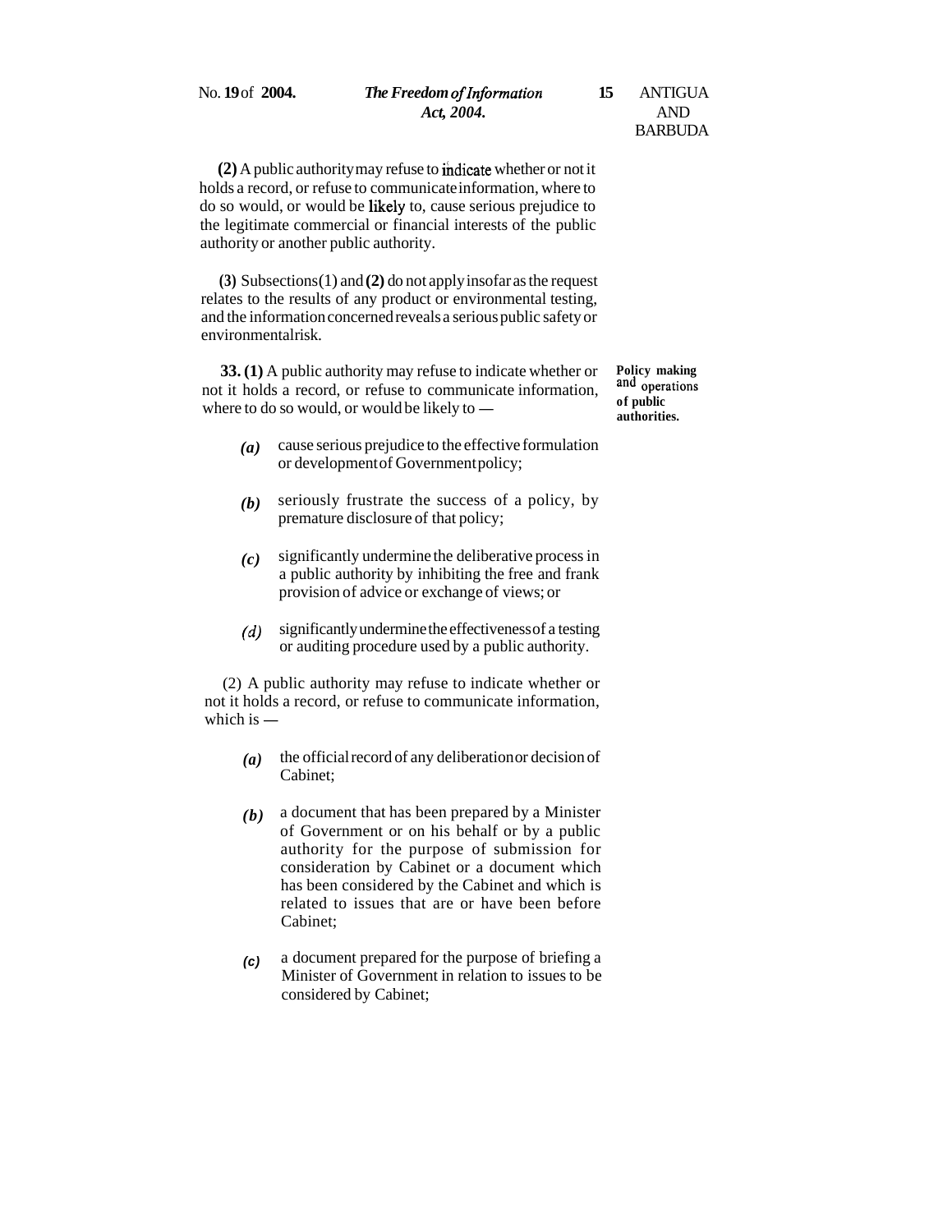#### ANTIGUA 16 The Freedom of Information- No. 19 of 2004. AND Act, 2004.

- (d) a document that is a copy or  $\text{draff}$  of, or contains extracts from, a document referred to in paragraph  $(a)$ ,  $(b)$  or  $(c)$ ; or
- $(e)$  a document the disclosure of which would involve the disclosure of any deliberation or decision of Cabinet, other than a document by which a decision of Cabinet was officially published.

(3) Subsections (1) and (2) do not apply to facts, analyses of facts, technical or scientific data or statistical information unless the disclosure would involve the disclosure of any deliberation or decision of Cabinet.

Time limits. **34.** (1) The provisions of sections 27 to 32 apply only to the extent that the harm they seek to protect against would, or would be likely to, occur at or after the time at which the request is considered.

> (2) Sections  $28(c)$ , 30, 31, and 32 do not apply to a record which is more than thirty years old or such other longer or shorter period as the Minister may, by Order published in the Gazette, prescribe either generally or in respect of any particular class of records.

#### **PART V INFORMATION COMMISSIONER AND**  EMPLOYEES, ETC.

Appointment of 35. (1) The Governor-General, acting on the recommendation<br>Information of the Prime Minister and with the approval of both Houses of Information of the Prime Minister and with the approval of both Houses of Commissioner. Declinear isonified by recelution shall appeint an Information Parliament signified by resolution, shall appoint an Information Commissioner for the purposes of this Act, on such terms and conditions as may be specified in the instrument of his appointment.

> (2) A person shall not be qualified to hold office as Commissioner if that person —

- (a) is a member of the House of Representatives or a member of the Senate:
- $(b)$  holds or is acting in a public office;
- (c) is an undischarged bankrupt, having been declared bankrupt under any law;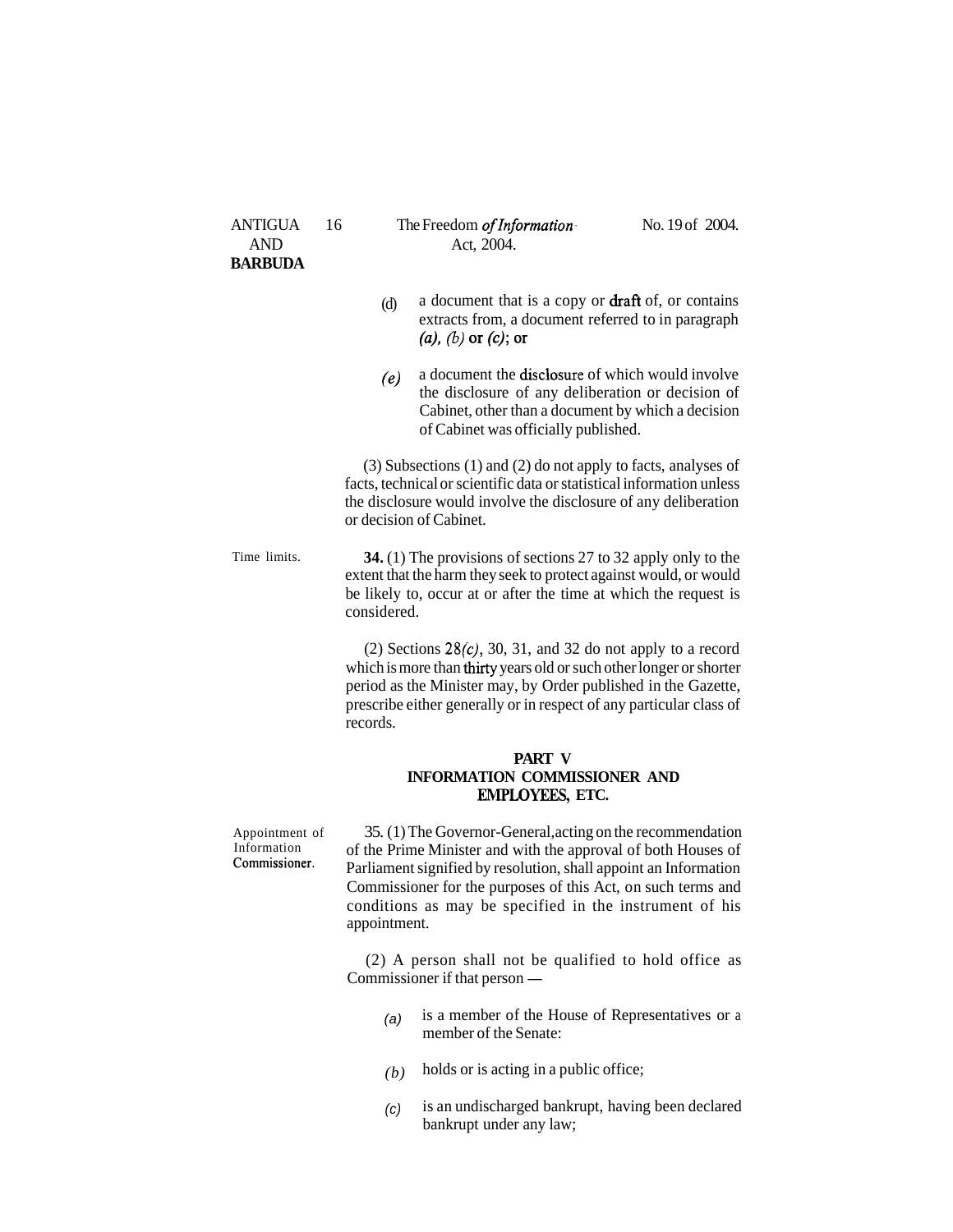- *(d)* has, within the period of ten years immediately preceding his appointment, been convicted of theft, fraud or other such offence involving dishonesty; or
- *(e)* holds office in, or is an employee of, a political party or is a political activist.

**(3)** The Commissioner shall hold office for a term of three years and may be re-appointed for a further term of three years, but shall not hold office for more than two consecutive terms.

**(4)** The Commissioner may be removed from office by the Governor-General for inability to exercise the functions of his office (whether arising from infirmity of body or mind or any other cause) or for misbehaviour, on the recommendation of the Prime Minister and with the approval of both Houses of Parliament signified by resolution.

**36.** There shall be appointed, with the concurrence of the **Appointment** of Commissioner and in accordance with the laws governing appointments to the public service, officers and employees to assist the Commissioner in the performance of the functions of the Commissioner.

37. In addition to any other functions under this Act, the **Functions of**  37. In addition to any other functions under this Act, the Functions of functions of the Commissionershall be — Commissioner.

- *(a)* to monitor and report on the compliance by public authorities with their obligations;
- *(b)* to make recommendations for reforms of a general or specific nature to facilitate compliance with this Act;
- **(c)** to undertake or promote the training of officials of public authorities and other persons on the right to information and the effective implementation of this Act;
- $(d)$  to refer to the appropriate authorities cases which reasonably disclose evidence of criminal offences; and
- *(e)* to publicize the requirements of this Act and the rights and obligations under the Act.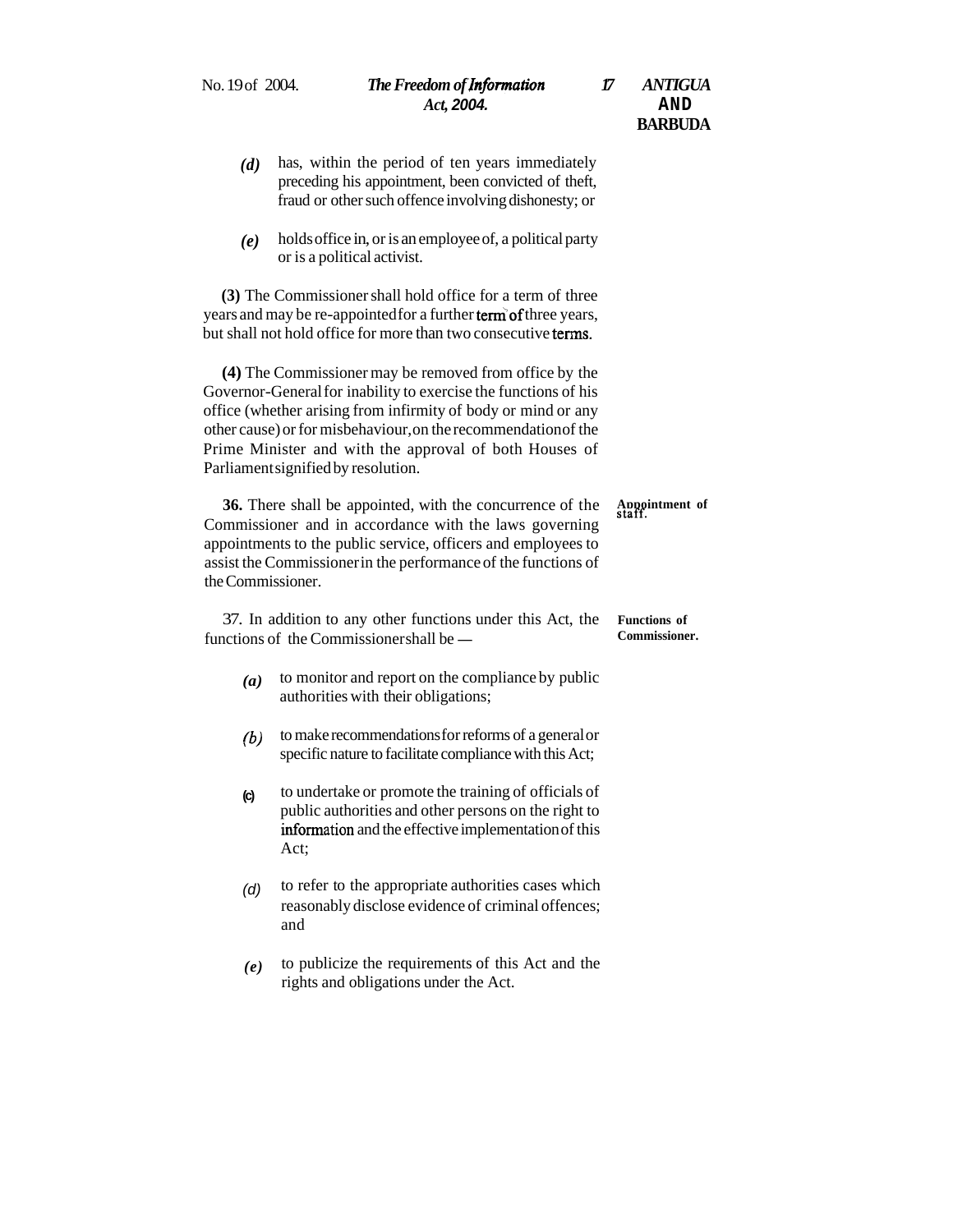**and employees of Office.** 

ANTIGUA 18 *The Freedom of Information* No. 19 of 2004.<br>AND Act. 2004. **AND** *Act,* **2004.** 

**Independence 38. (1)** In the exercise of his functions under this Act, the **of Commissioner** Commissionershall not be subject to the direction or control of Commissioner shall not be subject to the direction or control of any person or authority.

> **(2)** All officers and employees of the Office of the Commissioner and any other persons authorised to perform any functions under this Act shall be under the control and direction of the Commissioner and shall perform their functions without fear, favour or prejudice; and no person or authority shall interfere with or exert undue influence on them in the exercise of their powers or in the performance of their professional functions.

**Annual reports. 39. (1)** The Commissioner shall, within three months after the end of each financial year, prepare and submit to the Minister a report on the operations of the Office of the Commissioner during the preceding financial year and such other information as the Minister may direct in writing.

> **(2)** The Minister shall cause a copy of each annual report subrnittedpursuant to subsection (1) to be laid before the House of Representatives as soon as practicable after he has received the report.

**Exemption from 40. (1)** The Commissioner, any officer or employee of his personal liability. Office or any other person acting on behalf of or under the direction of the Commissioner shall not be personally liable in criminal or civil proceedings for any act done in good faith pursuant to this Act.

> **(2)** For the purposes of proceedings for defamation, any information provided, whether orally or in writing, pursuant to an investigation by or on behalf of the Commissioner under this Act shall be treated as privileged information unless it is shown that that information was not provided in good faith.

#### **PART VI ENFORCEMENT BY COMMISSIONER**

**Complaints to 41.** A person who has made a request for information may commissioner. **41.** A person who has made a request for a decision that a public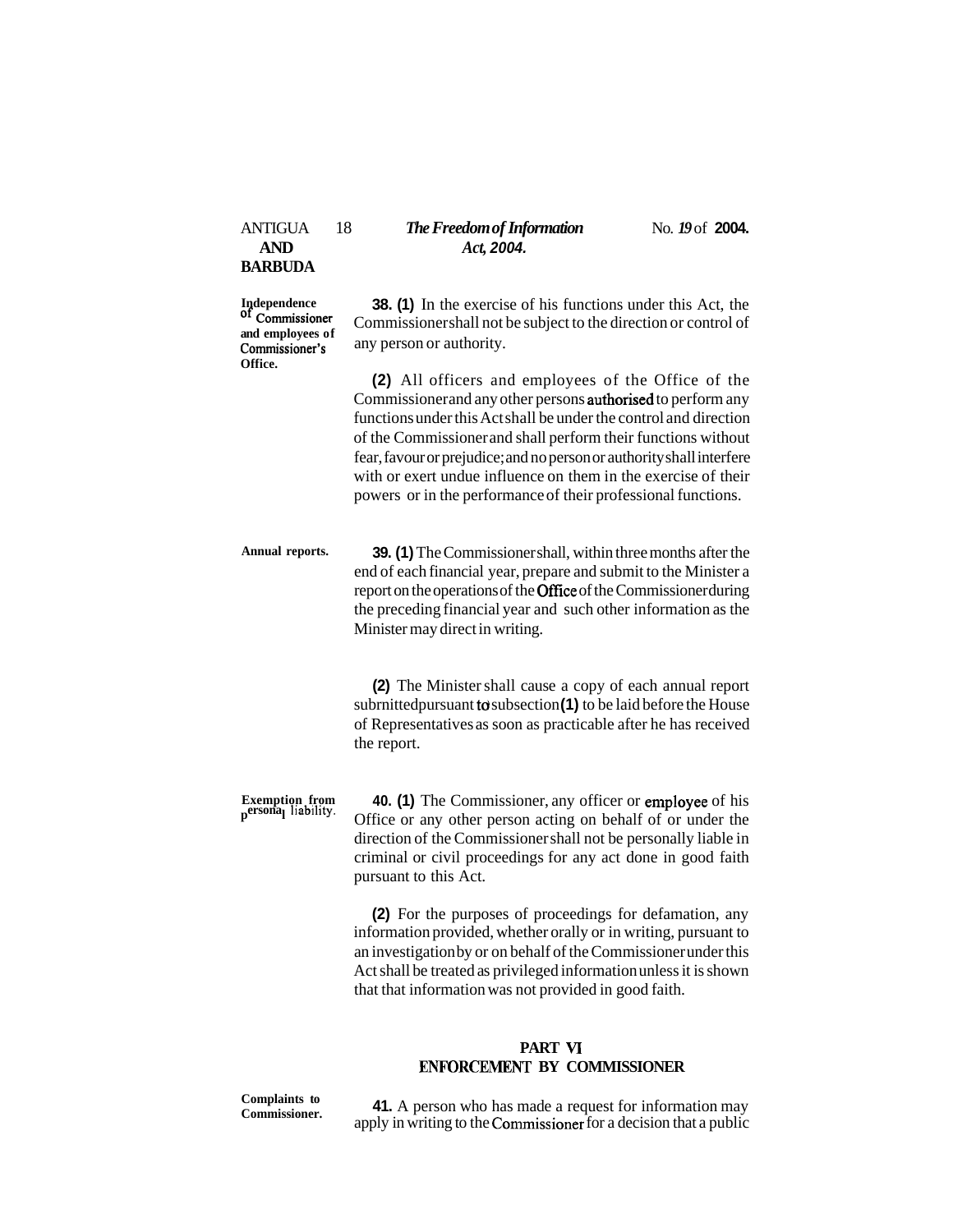authority has failed to comply with an obligation under Part 111, including the following:

- (a) refusing to indicate whether or not it holds a record, or to communicate information, contrary to section 16;
- *(b)* failing to respond to a request for information within the time limits established in section 18;
- $(c)$  failing to provide a notice in writing of its response to a request for information, in accordance with section 19;
- *(d)* failing to communicate information forthwith, contrary to section 19 **(3);**
- $(e)$  charging an excessive fee, contrary to section 20; or

failing to communicate information in the form requested, contrary to section 21.

42. (1) The Commissioner shall, subject to subsection  $(2)$ , Decision on cide an application made pursuant to section  $(4)$  as soon as is **complaints**. decide an application made pursuant to section 41 as soon as is reasonably possible, and in any case within 30 days, after giving both the complainant and the relevant public authority or private body an opportunity to provide their views in writing.

**(2)** The Commissioner may summarily reject an application -

- **(a)** which is frivolous, vexatious or unreasonable; or
- *(b)* if the applicant has failed to seek or use any other remedies established by the relevant public which are available to him.

**(3)** In an application pursuant to section 41, the burden of proof shall be on the public authority to show that it acted in accordance with its obligations under Part **111.** 

 $(4)$  In a decision pursuant to subsection  $(1)$ , the Commissioner  $(4)$  In a<br>**may** —

**(a)** dismiss the application; or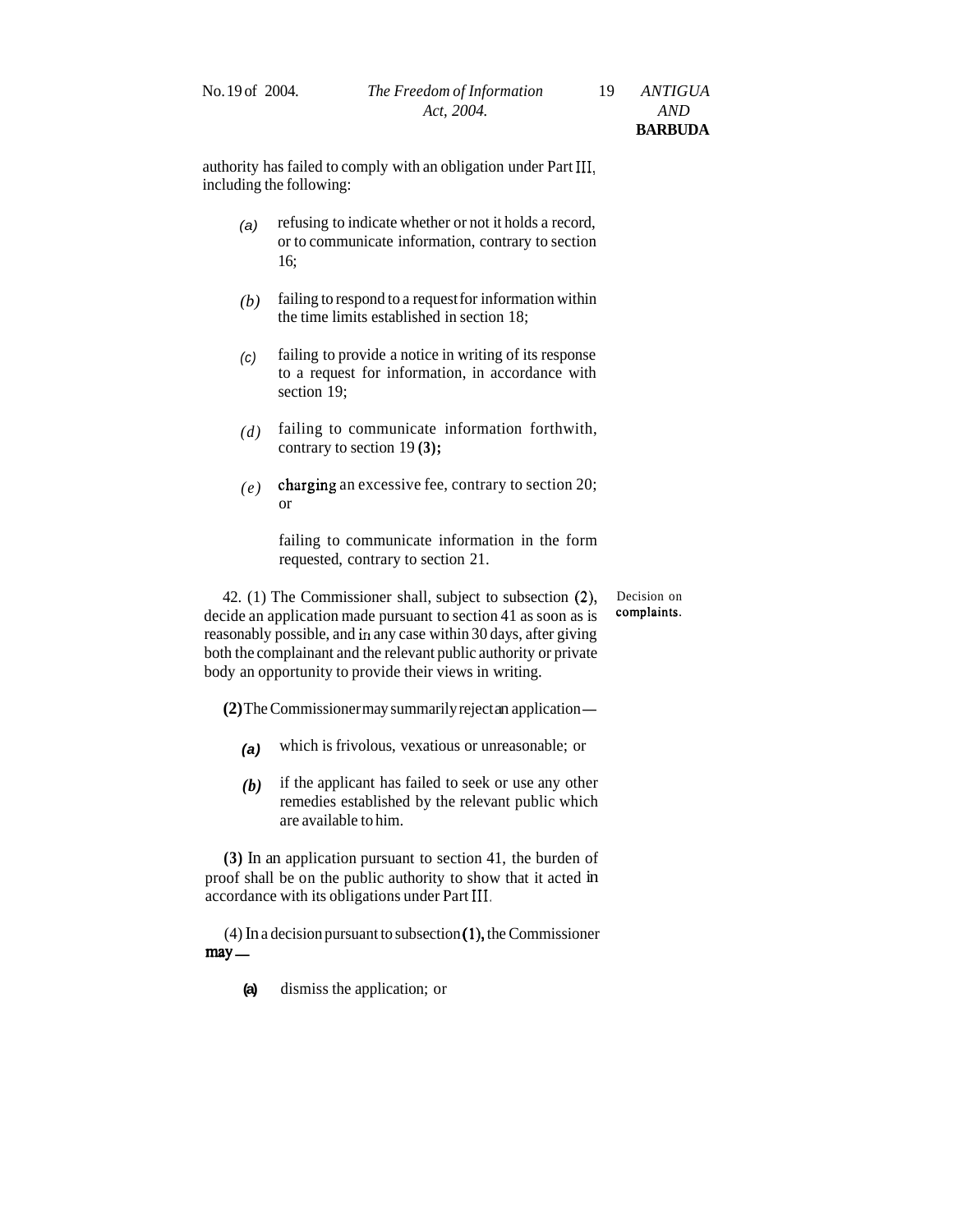| <b>ANTIGUA</b><br><b>AND</b>                       | 20  | No. 19 of 2004.<br>The Freedom of Information<br>Act, 2004.                                                                                                                                                                                                                                                                |  |  |
|----------------------------------------------------|-----|----------------------------------------------------------------------------------------------------------------------------------------------------------------------------------------------------------------------------------------------------------------------------------------------------------------------------|--|--|
| <b>BARBUDA</b>                                     |     |                                                                                                                                                                                                                                                                                                                            |  |  |
|                                                    | (b) | require the public authority or private body to<br>take such steps as may be necessary to bring it<br>into compliance with its obligations pursuant to<br>Part II.                                                                                                                                                         |  |  |
|                                                    |     | (5) The Commissioner shall provide a copy of the decision to<br>the complainant and the public authority together with<br>information regarding the right of the parties to a review of the<br>Commissioner's decision.                                                                                                    |  |  |
| Direct<br>implementation<br>of decision.           |     | 43. (1) Where Commissioner decides that a public authority<br>has failed to comply with an obligation pursuant to Part II, the<br>Commissioner may require the public authority to take such<br>steps as may be necessary to bring it into compliance with its<br>obligations under Part $\Pi$ , including the following — |  |  |
|                                                    | (a) | appointing an information officer;                                                                                                                                                                                                                                                                                         |  |  |
|                                                    | (b) | publishing the relevant information and categories<br>of information;                                                                                                                                                                                                                                                      |  |  |
|                                                    | (c) | making relevant changes to its practices in relation<br>to the keeping, management and destruction of<br>records, and the transfer of records to the Archives<br>and Records Office;                                                                                                                                       |  |  |
|                                                    | (d) | enhancing the provision of training on the right to<br>information for its officials;                                                                                                                                                                                                                                      |  |  |
|                                                    | (e) | providing the Commissioner with an annual report,<br>in compliance with section 14.                                                                                                                                                                                                                                        |  |  |
|                                                    |     | (2) The Commissioner shall serve notice of the decision, to<br>the public authority together with information regarding the right<br>of the public authority to a review of the Commissioner's decision.                                                                                                                   |  |  |
| <b>Commissioner's</b><br>powers to<br>investigate. |     | 44. (1) In coming to a decision pursuant to section 42 or 43,<br>the Commissioner shall have the power to conduct an<br>investigation, including the issuing of orders requiring the<br>production of evidence and compelling witnesses to testify.                                                                        |  |  |

(2) **The Commissioner may, during an investigation pursuant** to subsection (1), examine any record to which this Act applies,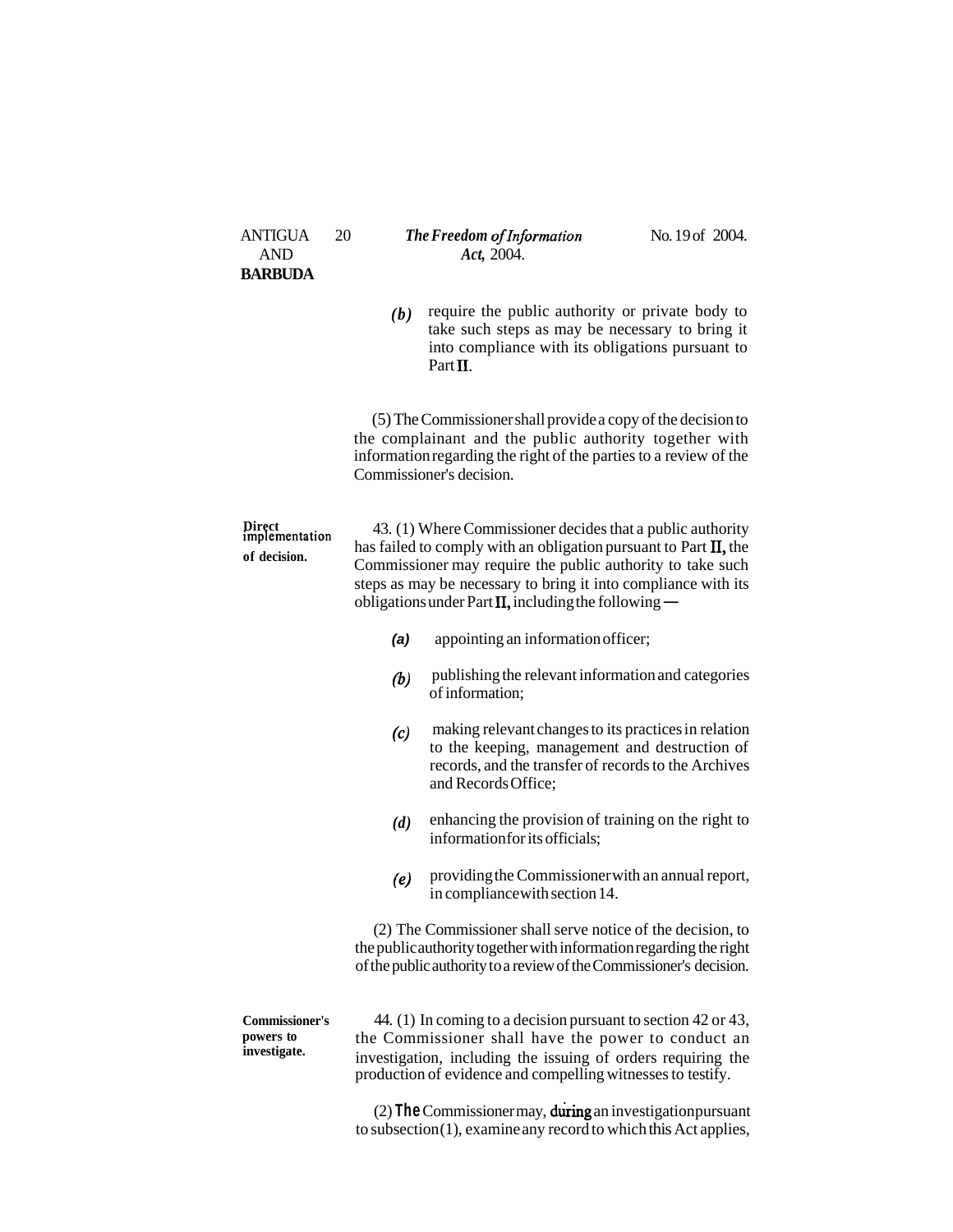| No. 19 of 2004. | The Freedom of Information | ANTIGUA        |
|-----------------|----------------------------|----------------|
|                 | Act. 2004.                 | AND            |
|                 |                            | <b>BARBUDA</b> |

and no such record may be withheld from the Commissioner on any grounds.

45. (1) The complainant, or the relevant public authority may, **Review of**  within 28 days, apply to the High Court for a review of a decision **Commissione**: of the Commissioner pursuant to section 42 or 43, or an order **orders.**  pursuant to section  $44(1)$ .

(2) In any review of a decision pursuant to subsection (I), the burden of proof shall be on the public body to show that it acted in accordance with its obligations under Part 111.

46. On the expiry ofthe period of 28 days referred to in section **Commissioner's**  45 or such longer period as the Commissioner may, pursuant to **decisions** at a decision or order vector 42 decision and **a**nd *decision* and *decision* and *decision* and *decision* and *decision decision* a decision or order under section 42 or 43 determine, the decision of the Commissioner shall become binding.

#### **PARTVII BONA FIDE DISCLOSURE OF WRONGDOING**

47. (1) A person may disclose information to the **Whistle-blowers.**  Commissioner or to any other authority on the wrong-doing by 47. (1) A person may discl<br>Commissioneror to **any** other author<br>a public authority concerning —

- **(a)** a serious threat to the health or safety of an individual or a serious threat to the public or the environment;
- **the commission of a criminal offence;**
- **(c)** failure to comply with a legal obligation;
- (d) a miscarriage of justice;
- *(e)* corruption, dishonesty or serious maladministration;

abuse of authority or neglect in the performance of official duty;

**(g)** injustice to an individual;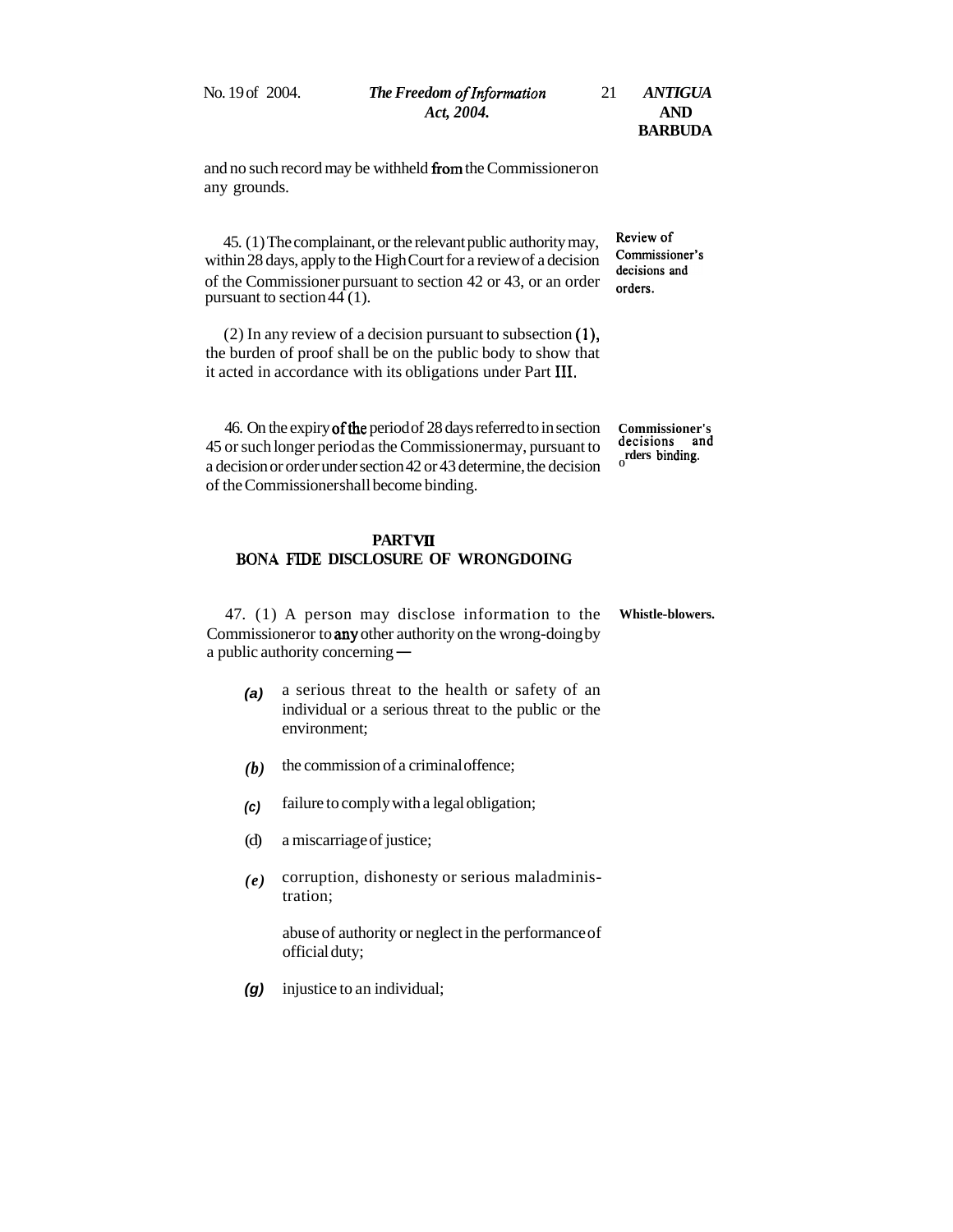ANTIGUA 22 **The Freedom of Information** No. 19 of 2004. AND *Act,* 2004.

*(h)* unauthorised use of public funds,

and that person shall not be liable in any legal proceedings or to any sanction relating to his employment if the information was disclosed in good faith and in the reasonable belief that **it** was true.

(2) A person who, pursuant to subsection (I), discloses information maliciously or without reasonable belief of the truthfulness of that information, commits an offence and is liable on summary conviction to a fine not exceeding five thousand dollars or to imprisonment for a term not exceeding two years or both.

# **PART** VIII **MISCELLANEOUS**

|                     | MISCELLANEOUS                           |                                                                                                                                                                                                                                                        |  |
|---------------------|-----------------------------------------|--------------------------------------------------------------------------------------------------------------------------------------------------------------------------------------------------------------------------------------------------------|--|
| Offences.           | 48. (1) A person shall not wilfully $-$ |                                                                                                                                                                                                                                                        |  |
|                     | (a)                                     | obstruct access to any record contrary to Part III of<br>this Act;                                                                                                                                                                                     |  |
|                     | (b)                                     | obstruct the performance by a public authority of a<br>duty pursuant to Part III of this Act;                                                                                                                                                          |  |
|                     | (c)                                     | interfere with the work of the Commissioner;                                                                                                                                                                                                           |  |
|                     | (d)                                     | destroy, mutilate, remove or in any way alter a record<br>with intent to prevent the disclosure of information<br>contained therein; or                                                                                                                |  |
|                     | $\Theta$                                | fail to comply with a decision or an order of the<br>Commissionermade pursuant to section 42 or 43.                                                                                                                                                    |  |
|                     |                                         | (2) A person who contravenes any of the provisions of<br>subsection (1) commits an offence and is liable on summary<br>conviction to a fine not exceeding five thousand dollars or to<br>imprisonment for a period not exceeding two years or to both. |  |
| <b>Regulations.</b> |                                         | 49. (1) The Minister may, after consultation with the<br>Commissioner, make Regulations for the purpose of giving effect<br>to the provisions of this Act.                                                                                             |  |